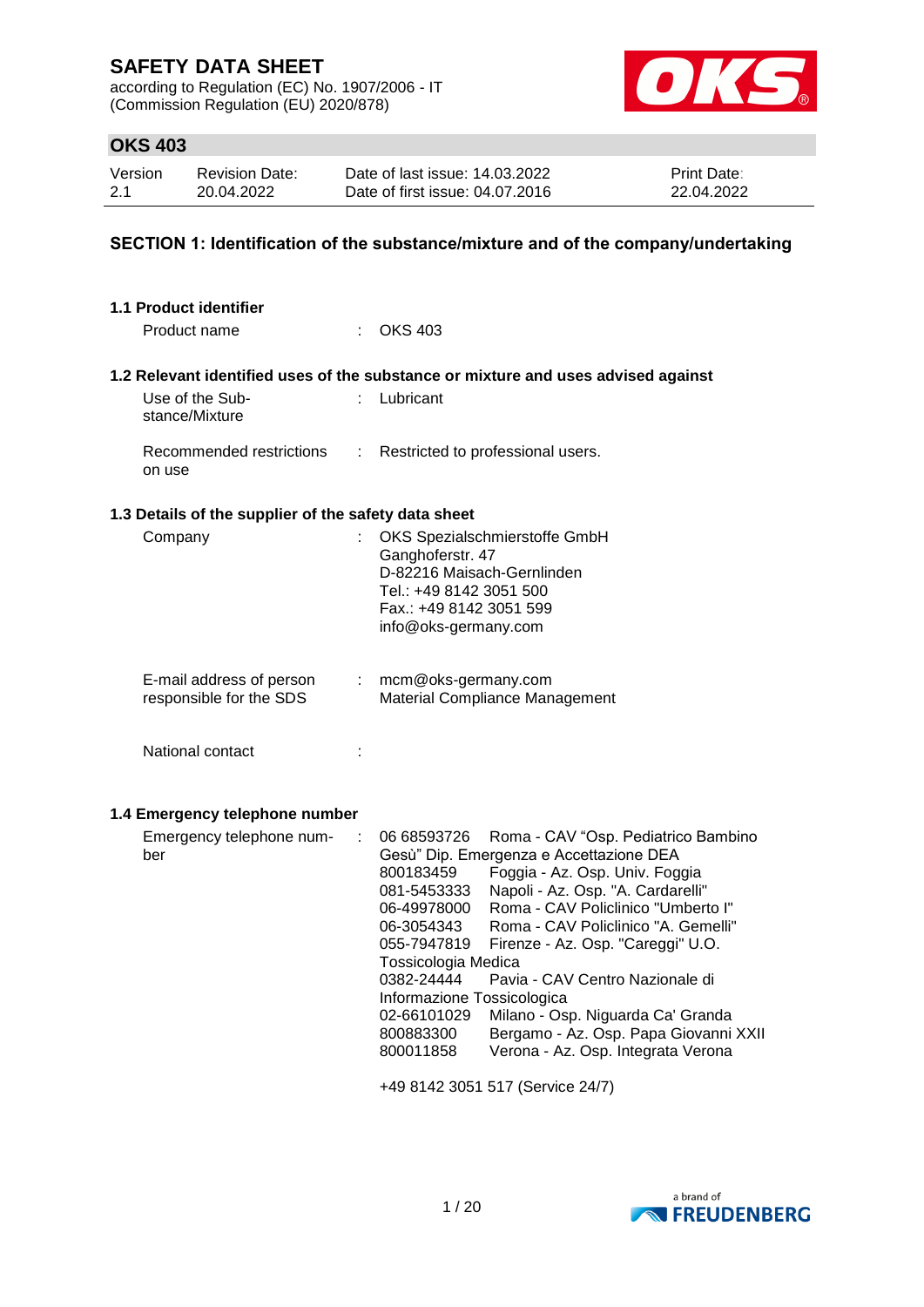according to Regulation (EC) No. 1907/2006 - IT (Commission Regulation (EU) 2020/878)



## **OKS 403**

| Version | Revision Date: | Date of last issue: 14.03.2022  | <b>Print Date:</b> |
|---------|----------------|---------------------------------|--------------------|
| 2.1     | 20.04.2022     | Date of first issue: 04.07.2016 | 22.04.2022         |

### **SECTION 2: Hazards identification**

#### **2.1 Classification of the substance or mixture**

| Classification (REGULATION (EC) No 1272/2008)<br>Skin sensitisation, Category 1 |                                      | H317: May cause an allergic skin reaction.                                                                    |
|---------------------------------------------------------------------------------|--------------------------------------|---------------------------------------------------------------------------------------------------------------|
|                                                                                 |                                      |                                                                                                               |
| Long-term (chronic) aquatic hazard, Cat-<br>egory 3                             |                                      | H412: Harmful to aquatic life with long lasting ef-<br>fects.                                                 |
| 2.2 Label elements                                                              |                                      |                                                                                                               |
| Labelling (REGULATION (EC) No 1272/2008)<br>Hazard pictograms                   |                                      |                                                                                                               |
| Signal word                                                                     | Warning                              |                                                                                                               |
| <b>Hazard statements</b>                                                        | H317<br>H412                         | May cause an allergic skin reaction.<br>Harmful to aquatic life with long lasting ef-<br>fects.               |
| Precautionary statements                                                        | <b>Prevention:</b>                   |                                                                                                               |
|                                                                                 | P272                                 | Contaminated work clothing should not be<br>allowed out of the workplace.                                     |
|                                                                                 | P <sub>273</sub><br>P <sub>280</sub> | Avoid release to the environment.<br>Wear protective gloves.                                                  |
|                                                                                 | <b>Response:</b>                     |                                                                                                               |
|                                                                                 | $P302 + P352$<br>$P333 + P313$       | IF ON SKIN: Wash with plenty of water.<br>If skin irritation or rash occurs: Get medical<br>advice/attention. |
|                                                                                 | P362 + P364                          | Take off contaminated clothing and wash it<br>before reuse.                                                   |

#### **Hazardous components which must be listed on the label:**

Benzenesulfonic acid, di-C10-14-alkyl derivs., calcium salts

(4-nonylphenoxy)acetic acid

#### **2.3 Other hazards**

This substance/mixture contains no components considered to be either persistent, bioaccumulative and toxic (PBT), or very persistent and very bioaccumulative (vPvB) at levels of 0.1% or higher.

Ecological information: The substance/mixture does not contain components considered to have endocrine disrupting properties according to REACH Article 57(f) or Commission Delegated regulation (EU) 2017/2100 or Commission Regulation (EU) 2018/605 at levels of 0.1% or higher.

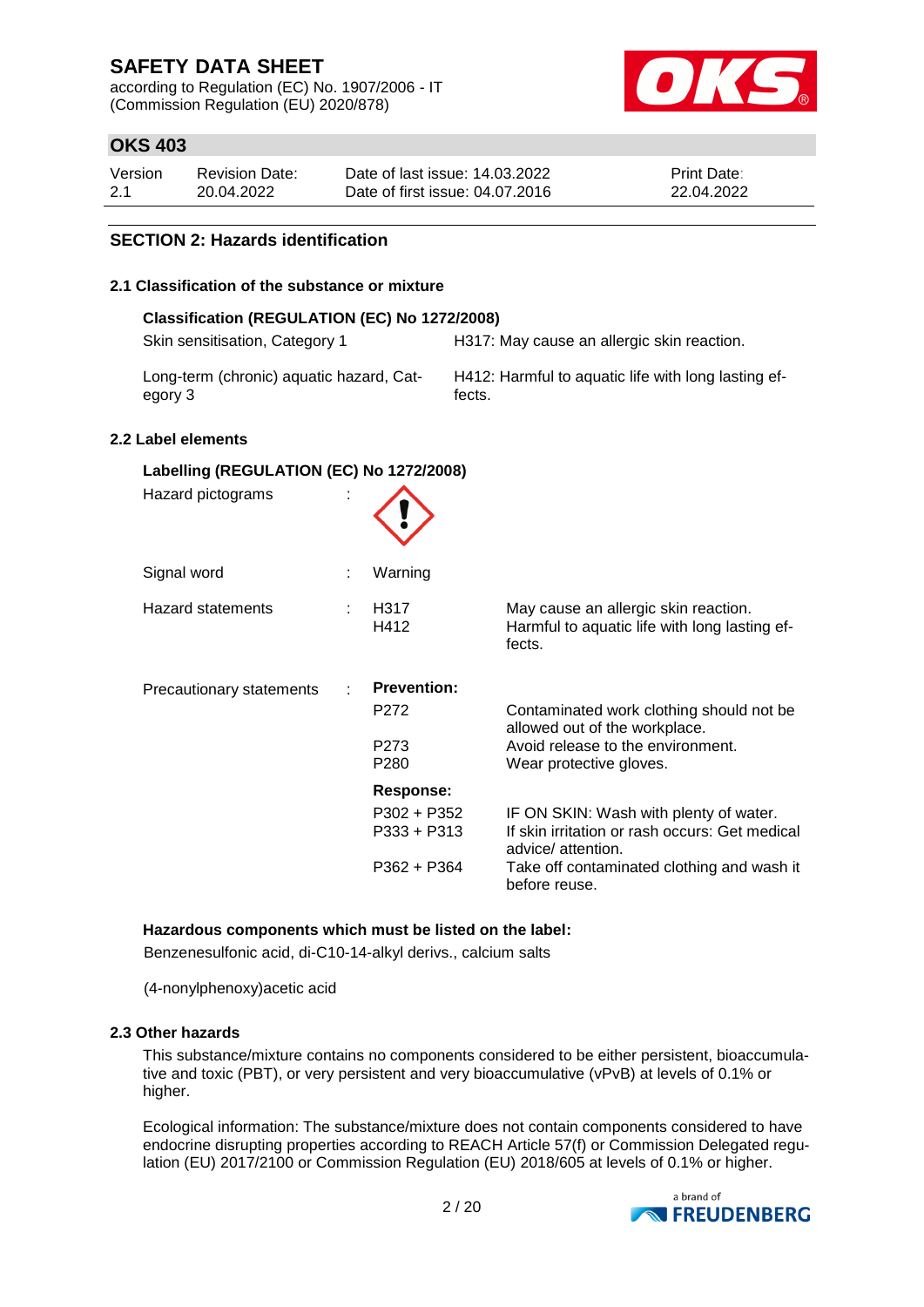according to Regulation (EC) No. 1907/2006 - IT (Commission Regulation (EU) 2020/878)



## **OKS 403**

| Version | Revision Date: | Date of last issue: 14.03.2022  | <b>Print Date:</b> |
|---------|----------------|---------------------------------|--------------------|
| 2.1     | 20.04.2022     | Date of first issue: 04.07.2016 | 22.04.2022         |

Toxicological information: The substance/mixture does not contain components considered to have endocrine disrupting properties according to REACH Article 57(f) or Commission Delegated regulation (EU) 2017/2100 or Commission Regulation (EU) 2018/605 at levels of 0.1% or higher.

## **SECTION 3: Composition/information on ingredients**

#### **3.2 Mixtures**

Chemical nature : Mineral oil.

Calcium soap

### **Components**

| Chemical name                                                                          | CAS-No.<br>EC-No.<br>Index-No.<br>Registration number                       | Classification                                                                                                                                 | specific concen-<br>tration limit<br>M-Factor<br><b>Notes</b><br>Acute toxicity<br>estimate | Concentration<br>(% w/w) |
|----------------------------------------------------------------------------------------|-----------------------------------------------------------------------------|------------------------------------------------------------------------------------------------------------------------------------------------|---------------------------------------------------------------------------------------------|--------------------------|
| Distillates (petroleum),<br>hydrotreated light<br>naphthenic; Baseoil -<br>unspecified | 64742-53-6<br>265-156-6<br>649-466-00-2<br>01-2119480375-34-<br><b>XXXX</b> | Asp. Tox.1; H304                                                                                                                               | Note L                                                                                      | $>= 1 - < 10$            |
| Benzenesulfonic acid,<br>di-C10-14-alkyl<br>derivs., calcium salts                     | 939-603-7<br>01-2119978241-36-<br><b>XXXX</b>                               | Skin Sens.1B;<br>H317                                                                                                                          | $> 10 - 100 \%$<br>Skin Sens.1B,<br>H317                                                    | $>= 1 - < 10$            |
| $(4 -$<br>nonylphenoxy) acetic<br>acid                                                 | 3115-49-9<br>221-486-2                                                      | Acute Tox.4; H302<br>Skin Corr.1B;<br>H314<br>Eye Dam.1; H318<br>Skin Sens.1A;<br>H317<br>Aquatic Acute1;<br>H400<br>Aquatic Chronic1;<br>H410 |                                                                                             | $>= 0,25 - 1$            |

For explanation of abbreviations see section 16.

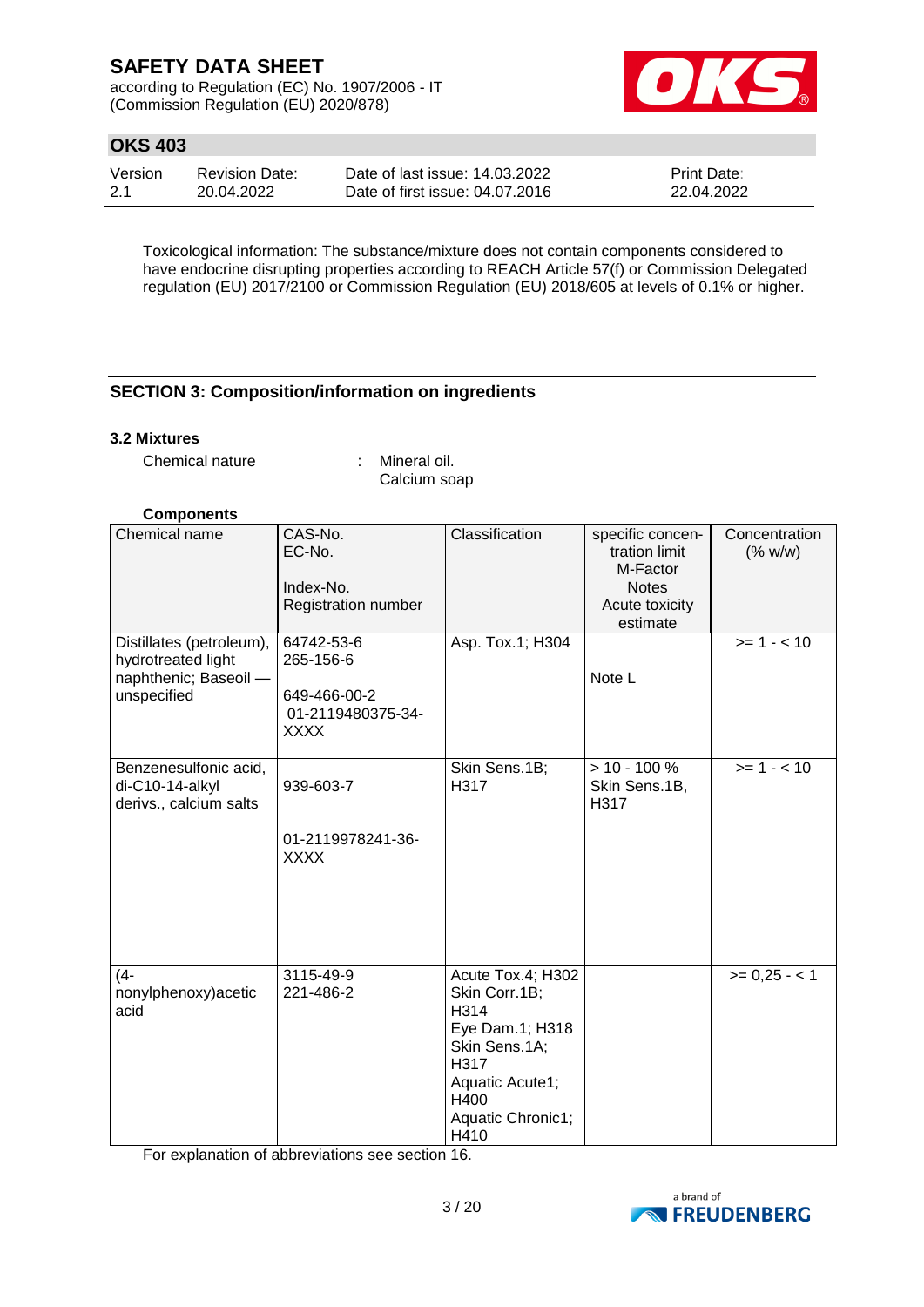according to Regulation (EC) No. 1907/2006 - IT (Commission Regulation (EU) 2020/878)



## **OKS 403**

| Version | <b>Revision Date:</b> |
|---------|-----------------------|
| 2.1     | 20.04.2022            |

Date of last issue: 14.03.2022 Date of first issue: 04.07.2016 Print Date: 22.04.2022

## **SECTION 4: First aid measures**

| 4.1 Description of first aid measures |                                                                                                                                                                                                                                                                                                                 |
|---------------------------------------|-----------------------------------------------------------------------------------------------------------------------------------------------------------------------------------------------------------------------------------------------------------------------------------------------------------------|
| If inhaled                            | Remove person to fresh air. If signs/symptoms continue, get<br>medical attention.<br>Keep patient warm and at rest.<br>If unconscious, place in recovery position and seek medical<br>advice.<br>Keep respiratory tract clear.<br>If breathing is irregular or stopped, administer artificial respira-<br>tion. |
| In case of skin contact               | Take off all contaminated clothing immediately.<br>Wash off immediately with soap and plenty of water.<br>Get medical attention immediately if irritation develops and<br>persists.<br>Wash clothing before reuse.<br>Thoroughly clean shoes before reuse.                                                      |
| In case of eye contact                | Rinse immediately with plenty of water, also under the eyelids,<br>for at least 10 minutes.<br>If eye irritation persists, consult a specialist.                                                                                                                                                                |
| If swallowed                          | Move the victim to fresh air.<br>If unconscious, place in recovery position and seek medical<br>advice.<br>Keep respiratory tract clear.<br>Do not induce vomiting without medical advice.<br>Never give anything by mouth to an unconscious person.                                                            |
|                                       | 4.2 Most important symptoms and effects, both acute and delayed                                                                                                                                                                                                                                                 |
| Symptoms                              | Allergic appearance                                                                                                                                                                                                                                                                                             |
| <b>Risks</b>                          | May cause an allergic skin reaction.                                                                                                                                                                                                                                                                            |

# **4.3 Indication of any immediate medical attention and special treatment needed**

| Treatment | The first aid procedure should be established in consultation |
|-----------|---------------------------------------------------------------|
|           | with the doctor responsible for industrial medicine.          |

## **SECTION 5: Firefighting measures**

### **5.1 Extinguishing media**

| Suitable extinguishing media | : Use water spray, alcohol-resistant foam, dry chemical or car-<br>bon dioxide. |
|------------------------------|---------------------------------------------------------------------------------|
| Unsuitable extinguishing     | : High volume water jet                                                         |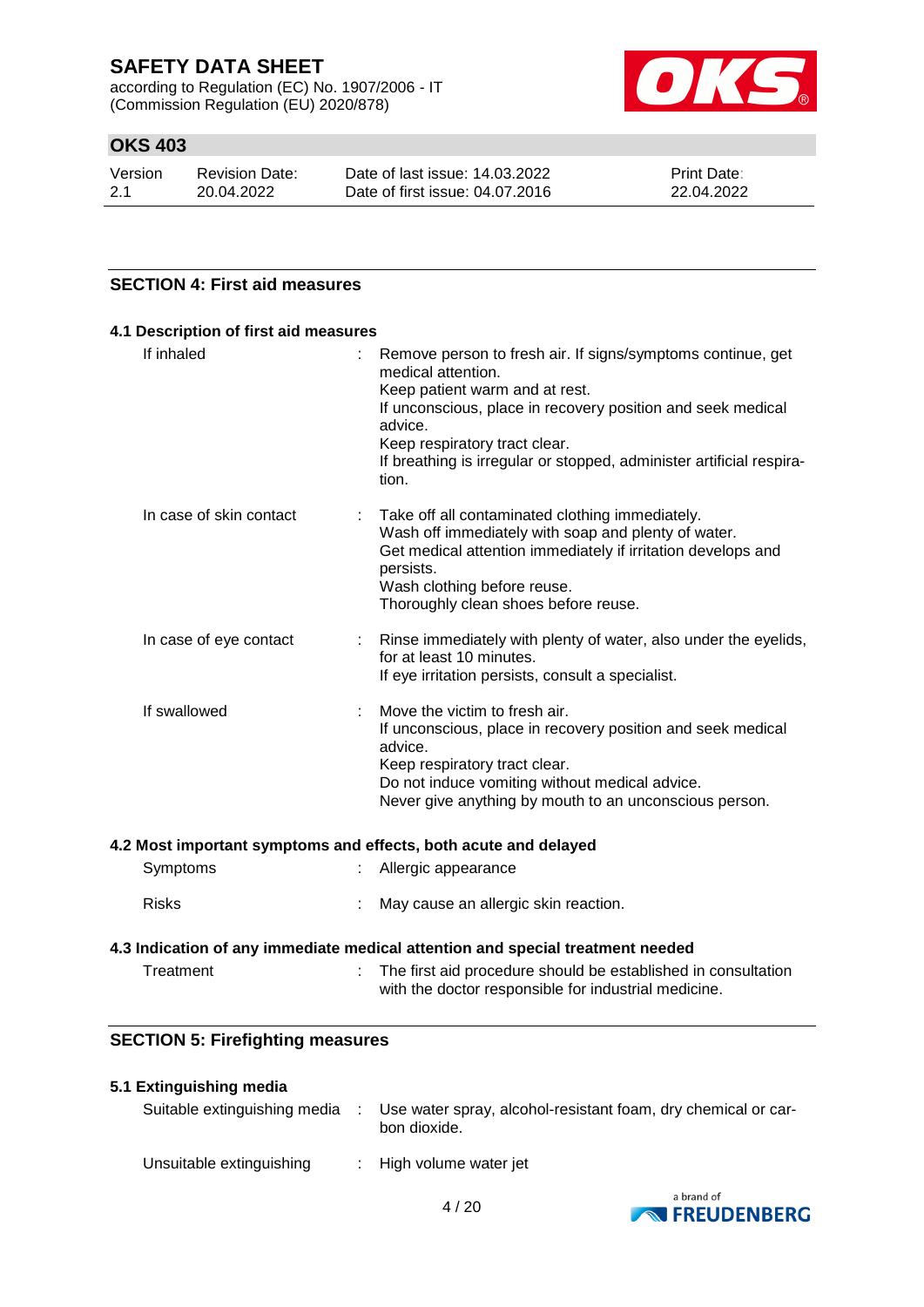according to Regulation (EC) No. 1907/2006 - IT (Commission Regulation (EU) 2020/878)



## **OKS 403**

| Version | Revision Date: | Date of last issue: 14.03.2022  | <b>Print Date:</b> |
|---------|----------------|---------------------------------|--------------------|
| 2.1     | 20.04.2022     | Date of first issue: 04.07.2016 | 22.04.2022         |

media

#### **5.2 Special hazards arising from the substance or mixture**

| Hazardous combustion prod-<br>ucts               |           | Carbon oxides<br>Sulphur oxides<br>Metal oxides                                                                                                                         |
|--------------------------------------------------|-----------|-------------------------------------------------------------------------------------------------------------------------------------------------------------------------|
| 5.3 Advice for firefighters                      |           |                                                                                                                                                                         |
| Special protective equipment<br>for firefighters | $\cdot$ : | In the event of fire, wear self-contained breathing apparatus.<br>Use personal protective equipment. Exposure to decomposi-<br>tion products may be a hazard to health. |
| Further information                              |           | Standard procedure for chemical fires.<br>Collect contaminated fire extinguishing water separately. This<br>must not be discharged into drains.                         |

### **SECTION 6: Accidental release measures**

#### **6.1 Personal precautions, protective equipment and emergency procedures** Personal precautions : Evacuate personnel to safe areas. Use the indicated respiratory protection if the occupational exposure limit is exceeded and/or in case of product release (dust). Avoid breathing dust. Refer to protective measures listed in sections 7 and 8.

### **6.2 Environmental precautions**

| Environmental precautions | Do not allow contact with soil, surface or ground water.<br>If the product contaminates rivers and lakes or drains inform |
|---------------------------|---------------------------------------------------------------------------------------------------------------------------|
|                           | respective authorities.                                                                                                   |

### **6.3 Methods and material for containment and cleaning up**

| Methods for cleaning up | Clean up promptly by sweeping or vacuum.          |
|-------------------------|---------------------------------------------------|
|                         | Keep in suitable, closed containers for disposal. |

### **6.4 Reference to other sections**

For personal protection see section 8.

### **SECTION 7: Handling and storage**

#### **7.1 Precautions for safe handling**

| Advice on safe handling | Avoid contact with skin and eyes.                              |
|-------------------------|----------------------------------------------------------------|
|                         | For personal protection see section 8.                         |
|                         | Persons with a history of skin sensitisation problems or asth- |
|                         | ma, allergies, chronic or recurrent respiratory disease should |

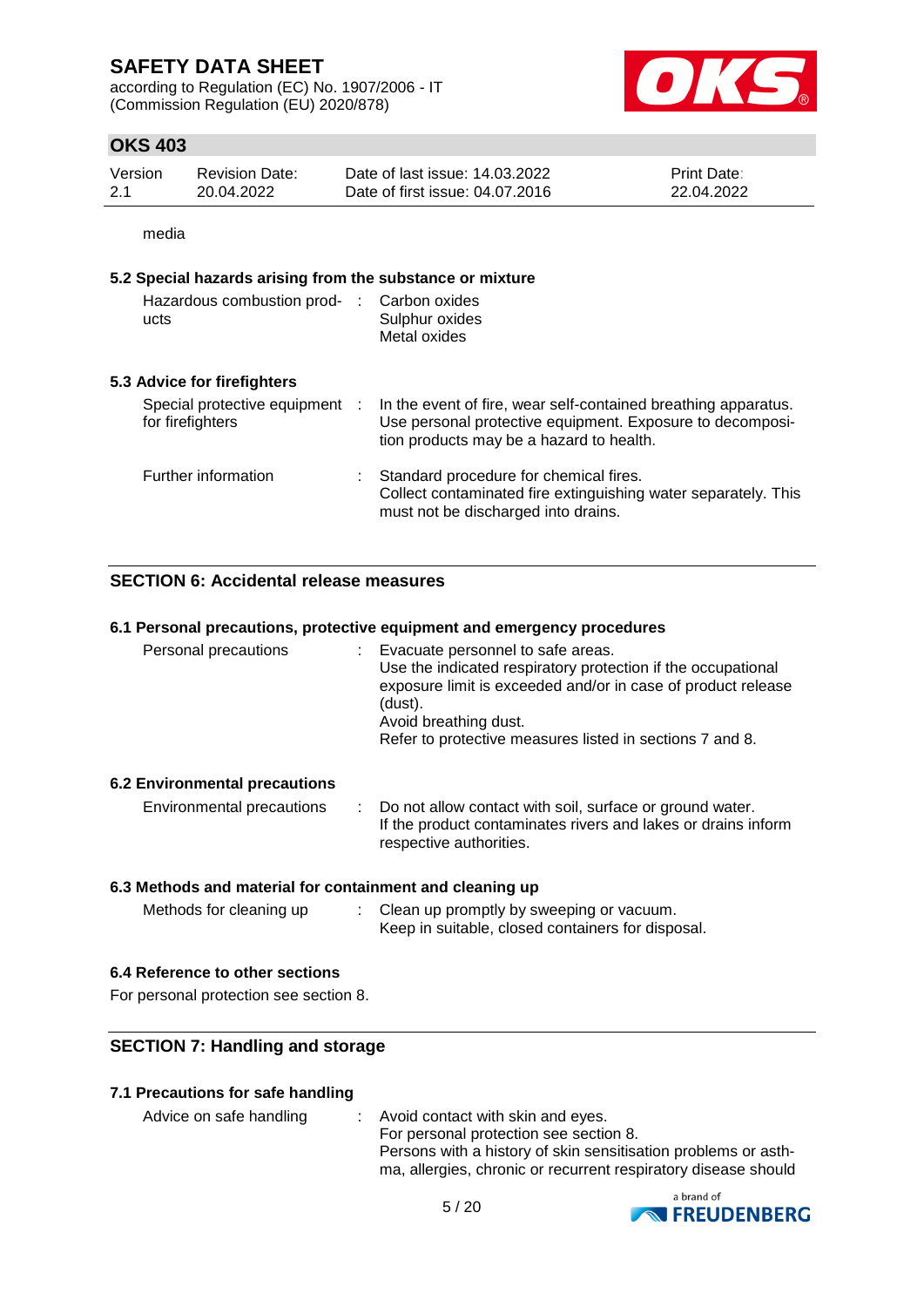according to Regulation (EC) No. 1907/2006 - IT (Commission Regulation (EU) 2020/878)



## **OKS 403**

| Version<br>2.1                                   | <b>Revision Date:</b><br>20.04.2022 | Date of last issue: 14.03.2022<br>Date of first issue: 04.07.2016                                                                                                                                                                                                                                                                                                                                                                                                                                                                                                           | Print Date:<br>22.04.2022 |
|--------------------------------------------------|-------------------------------------|-----------------------------------------------------------------------------------------------------------------------------------------------------------------------------------------------------------------------------------------------------------------------------------------------------------------------------------------------------------------------------------------------------------------------------------------------------------------------------------------------------------------------------------------------------------------------------|---------------------------|
| Hygiene measures                                 |                                     | not be employed in any process in which this mixture is being<br>used.<br>Smoking, eating and drinking should be prohibited in the ap-<br>plication area.<br>Wash hands and face before breaks and immediately after<br>handling the product.<br>Do not get in eyes or mouth or on skin.<br>Do not get on skin or clothing.<br>Do not ingest.<br>Do not repack.<br>These safety instructions also apply to empty packaging which<br>may still contain product residues.<br>Keep container closed when not in use.<br>Wash face, hands and any exposed skin thoroughly after |                           |
|                                                  |                                     | handling.                                                                                                                                                                                                                                                                                                                                                                                                                                                                                                                                                                   |                           |
|                                                  |                                     | 7.2 Conditions for safe storage, including any incompatibilities                                                                                                                                                                                                                                                                                                                                                                                                                                                                                                            |                           |
| Requirements for storage<br>areas and containers |                                     | Store in original container. Keep container closed when not in<br>use. Keep in a dry, cool and well-ventilated place. Containers<br>which are opened must be carefully resealed and kept upright<br>to prevent leakage. Store in accordance with the particular<br>national regulations. Keep in properly labelled containers.                                                                                                                                                                                                                                              |                           |
|                                                  | 7.3 Specific end use(s)             |                                                                                                                                                                                                                                                                                                                                                                                                                                                                                                                                                                             |                           |
|                                                  | Specific use(s)                     | Specific instructions for handling, not required.                                                                                                                                                                                                                                                                                                                                                                                                                                                                                                                           |                           |

## **SECTION 8: Exposure controls/personal protection**

### **8.1 Control parameters**

### **Derived No Effect Level (DNEL) according to Regulation (EC) No. 1907/2006:**

| Substance name                                                                           | End Use | Exposure routes | Potential health ef-<br>fects | Value                 |
|------------------------------------------------------------------------------------------|---------|-----------------|-------------------------------|-----------------------|
| Distillates (petrole-<br>um), hydrotreated<br>light naphthenic;<br>Baseoil - unspecified | Workers | Inhalation      | Long-term systemic<br>effects | $2,7$ mg/m $3$        |
|                                                                                          | Workers | Inhalation      | Long-term local ef-<br>fects  | 5,6 mg/m3             |
|                                                                                          | Workers | Skin contact    | Long-term systemic<br>effects | 1 mg/kg<br>bw/day     |
| Benzenesulfonic acid,<br>di-C10-14-alkyl<br>derivs., calcium salts                       | Workers | Inhalation      | Long-term systemic<br>effects | 35,26 mg/m3           |
|                                                                                          | Workers | Dermal          | Long-term systemic<br>effects | $25 \,\mathrm{mg/kg}$ |

### **Predicted No Effect Concentration (PNEC) according to Regulation (EC) No. 1907/2006:**

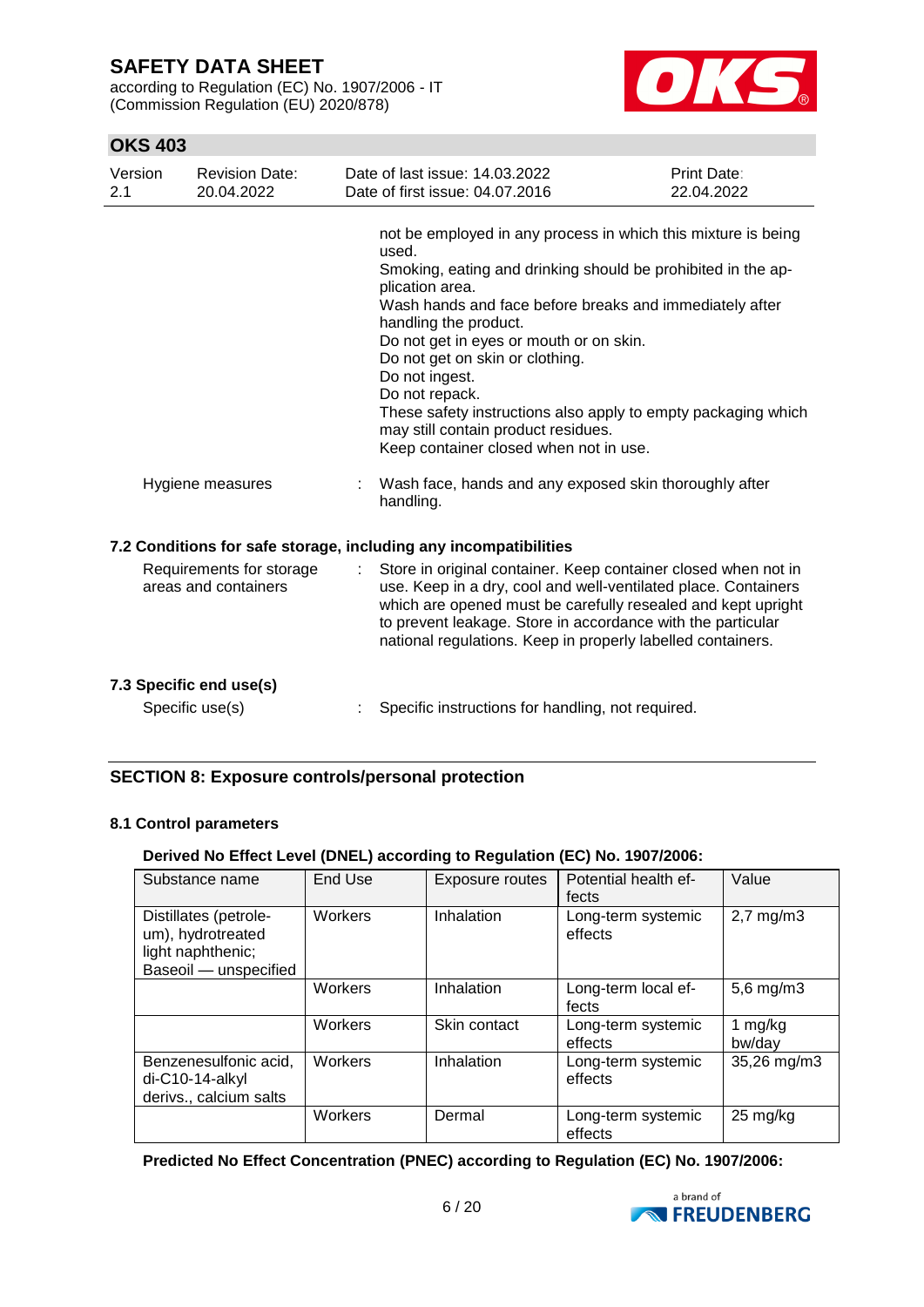according to Regulation (EC) No. 1907/2006 - IT (Commission Regulation (EU) 2020/878)



## **OKS 403**

| Version | <b>Revision Date:</b> | Date of last issue: 14.03.2022  | <b>Print Date:</b> |
|---------|-----------------------|---------------------------------|--------------------|
| 2.1     | 20.04.2022            | Date of first issue: 04.07.2016 | 22.04.2022         |

| Substance name                                                                        | <b>Environmental Compartment</b>                          | Value        |
|---------------------------------------------------------------------------------------|-----------------------------------------------------------|--------------|
| Distillates (petroleum), hy-<br>drotreated light naphthenic;<br>Baseoil - unspecified | Oral                                                      | $9,33$ mg/kg |
| Benzenesulfonic acid, di-C10-14-<br>alkyl derivs., calcium salts                      | Fresh water                                               | $0,1$ mg/l   |
|                                                                                       | Marine water                                              | $0,1$ mg/l   |
|                                                                                       | Fresh water sediment                                      | 45211 mg/kg  |
|                                                                                       | Marine sediment                                           | 45211 mg/kg  |
|                                                                                       | Microbiological Activity in Sewage Treat-<br>ment Systems | 1000 mg/l    |
|                                                                                       | Soil                                                      | 36739 mg/kg  |

#### **8.2 Exposure controls**

#### **Engineering measures**

It is recommended that all dust control equipment such as local exhaust ventilation and material transport systems involved in handling of this product contain explosion relief vents or an explosion suppression system or an oxygen deficient environment.

| Personal protective equipment                                         |                                                                                                                                                                                                                                                                                                                                                                              |
|-----------------------------------------------------------------------|------------------------------------------------------------------------------------------------------------------------------------------------------------------------------------------------------------------------------------------------------------------------------------------------------------------------------------------------------------------------------|
| Eye protection                                                        | Safety glasses with side-shields                                                                                                                                                                                                                                                                                                                                             |
| Hand protection<br>Material<br>Break through time<br>Protective index | Nitrile rubber<br>$>10$ min<br>Class 1                                                                                                                                                                                                                                                                                                                                       |
| <b>Remarks</b>                                                        | For prolonged or repeated contact use protective gloves. The<br>break through time depends amongst other things on the<br>material, the thickness and the type of glove and therefore<br>has to be measured for each case.<br>The selected protective gloves have to satisfy the specifica-<br>tions of Regulation (EU) 2016/425 and the standard EN 374<br>derived from it. |
| Respiratory protection                                                | Not required; except in case of aerosol formation.                                                                                                                                                                                                                                                                                                                           |
| Filter type                                                           | Filter type P                                                                                                                                                                                                                                                                                                                                                                |
| Protective measures                                                   | The type of protective equipment must be selected according<br>to the concentration and amount of the dangerous substance<br>at the specific workplace.<br>Choose body protection in relation to its type, to the concen-<br>tration and amount of dangerous substances, and to the spe-<br>cific work-place.                                                                |

### **SECTION 9: Physical and chemical properties**

**9.1 Information on basic physical and chemical properties**

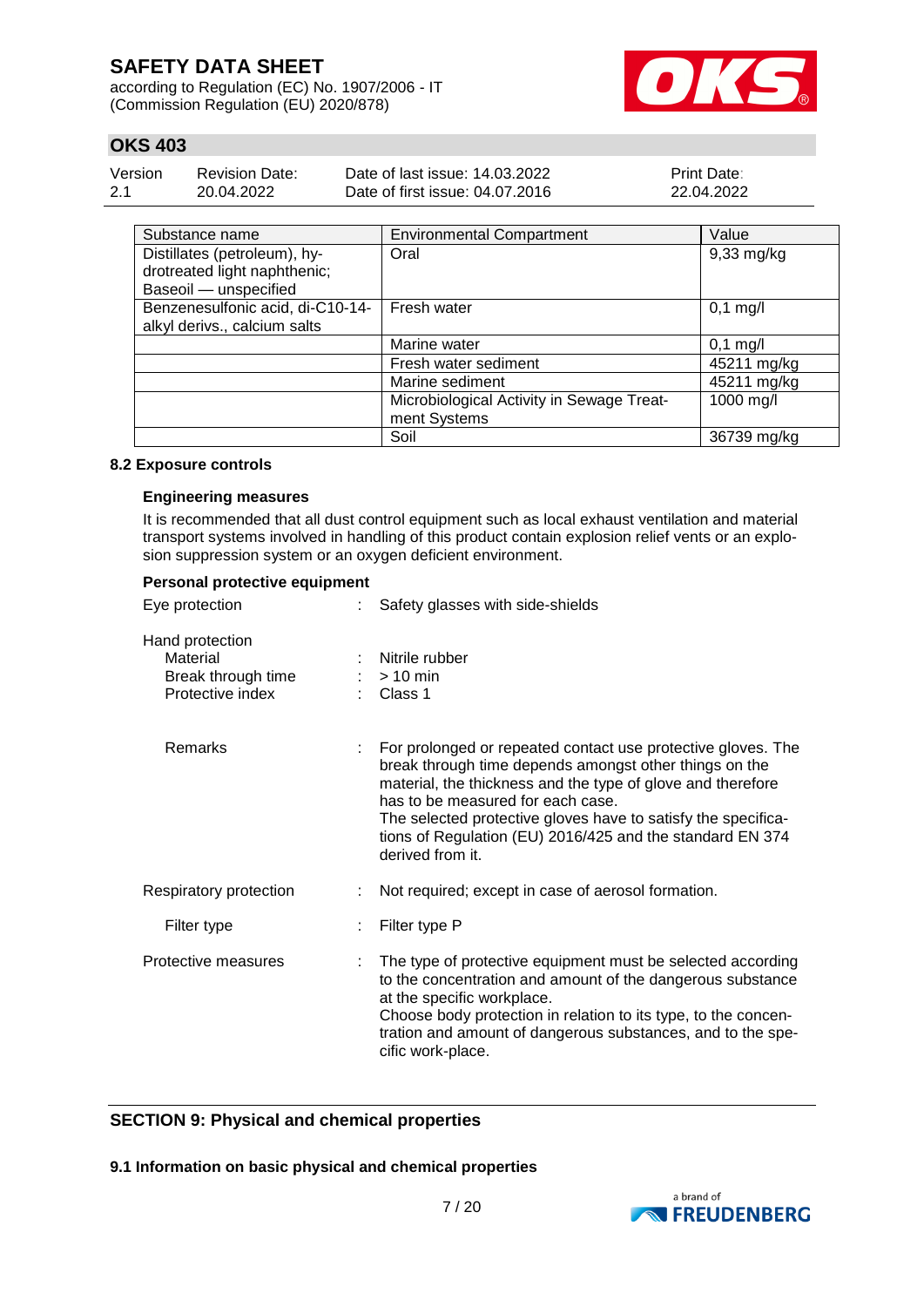according to Regulation (EC) No. 1907/2006 - IT (Commission Regulation (EU) 2020/878)



| 2.1 | Version     | <b>Revision Date:</b><br>20.04.2022                   |                             | Date of last issue: 14.03.2022<br>Date of first issue: 04.07.2016    | Print Date:<br>22.04.2022 |
|-----|-------------|-------------------------------------------------------|-----------------------------|----------------------------------------------------------------------|---------------------------|
|     |             | Physical state                                        | ÷                           | solid                                                                |                           |
|     | Colour      |                                                       |                             | brown                                                                |                           |
|     | Odour       |                                                       |                             | characteristic                                                       |                           |
|     |             | <b>Odour Threshold</b>                                |                             | No data available                                                    |                           |
|     |             | Melting point/range                                   | ÷.                          | No data available                                                    |                           |
|     |             | Boiling point/boiling range                           | ÷                           | No data available                                                    |                           |
|     |             | Flammability (solid, gas)                             |                             | : No data available                                                  |                           |
|     |             | Upper explosion limit / Upper<br>flammability limit   |                             | : No data available                                                  |                           |
|     |             | Lower explosion limit / Lower :<br>flammability limit |                             | No data available                                                    |                           |
|     | Flash point |                                                       |                             | $>200$ °C                                                            |                           |
|     |             | Auto-ignition temperature                             | ÷                           | No data available                                                    |                           |
|     |             | Decomposition temperature                             | ÷.                          | No data available                                                    |                           |
|     | pH          |                                                       |                             | Not applicable<br>substance/mixture is non-soluble (in water)        |                           |
|     | Viscosity   | Viscosity, dynamic                                    |                             | : No data available                                                  |                           |
|     |             | Viscosity, kinematic                                  |                             | : No data available                                                  |                           |
|     |             | Solubility(ies)<br>Water solubility                   |                             | : insoluble                                                          |                           |
|     |             | Solubility in other solvents                          | ÷                           | No data available                                                    |                           |
|     |             | Partition coefficient: n-<br>octanol/water            |                             | No data available                                                    |                           |
|     |             | Vapour pressure                                       | ÷                           | < 0,001 hPa (20 °C)                                                  |                           |
|     |             | Relative density                                      | $\mathbb{Z}^{\mathbb{Z}^n}$ | 0,94(20 °C)<br>Reference substance: Water<br>The value is calculated |                           |
|     | Density     |                                                       | ÷                           | 0,94 g/cm3                                                           |                           |
|     |             |                                                       |                             |                                                                      |                           |

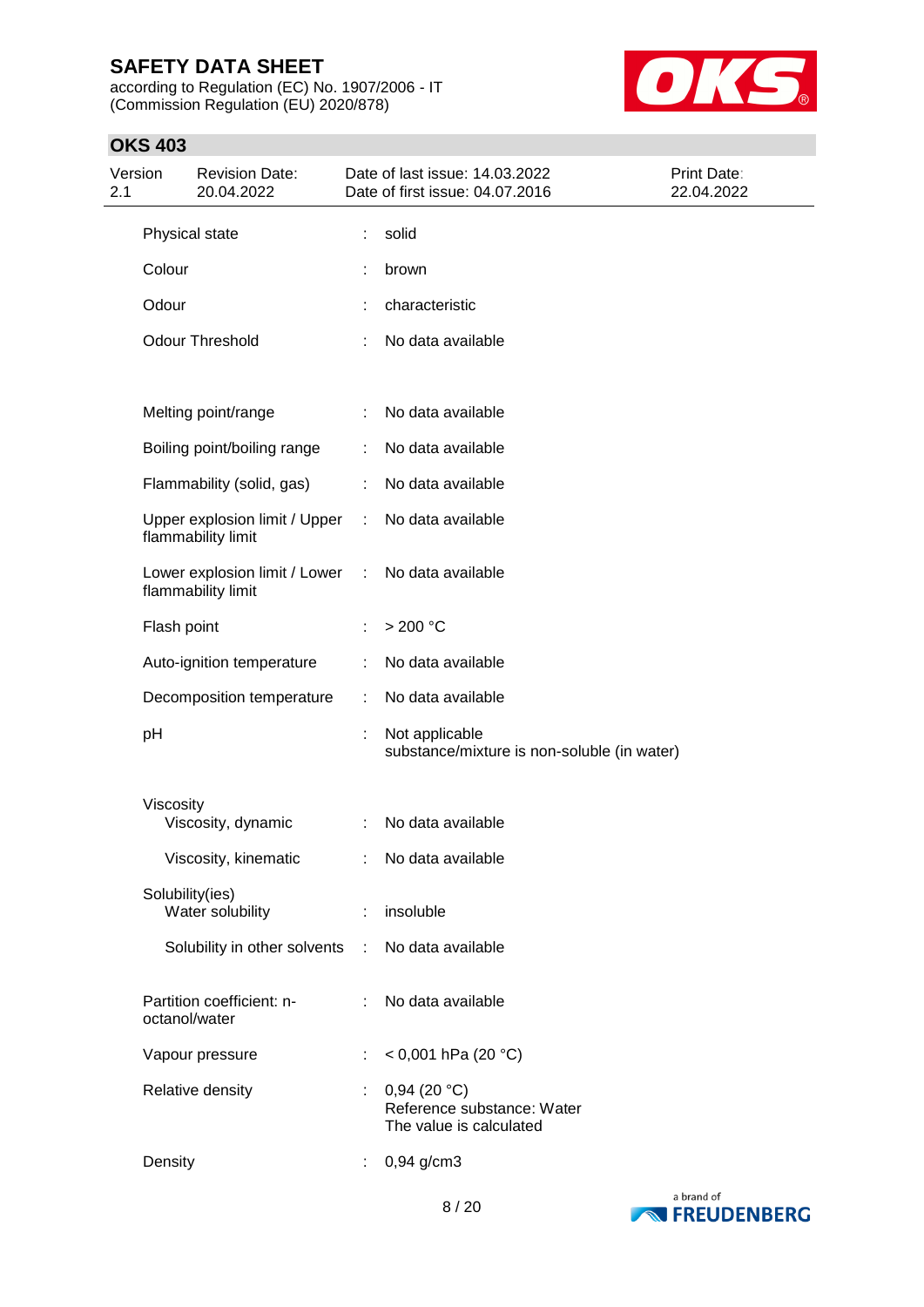according to Regulation (EC) No. 1907/2006 - IT (Commission Regulation (EU) 2020/878)



## **OKS 403**

| Version<br>2.1        | <b>Revision Date:</b><br>20.04.2022 |   | Date of last issue: 14.03.2022<br>Date of first issue: 04.07.2016 | Print Date:<br>22.04.2022 |
|-----------------------|-------------------------------------|---|-------------------------------------------------------------------|---------------------------|
|                       |                                     |   | (20 °C)                                                           |                           |
| <b>Bulk density</b>   |                                     | ÷ | No data available                                                 |                           |
|                       | Relative vapour density             | ÷ | No data available                                                 |                           |
| 9.2 Other information |                                     |   |                                                                   |                           |
| <b>Explosives</b>     |                                     | ÷ | Not explosive                                                     |                           |
|                       | Oxidizing properties                | ÷ | No data available                                                 |                           |
| Self-ignition         |                                     | ÷ | No data available                                                 |                           |
|                       | Evaporation rate                    | ÷ | No data available                                                 |                           |
|                       | Sublimation point                   | ÷ | No data available                                                 |                           |

### **SECTION 10: Stability and reactivity**

#### **10.1 Reactivity**

No hazards to be specially mentioned.

#### **10.2 Chemical stability**

Stable under normal conditions.

| 10.3 Possibility of hazardous reactions |  |                                                               |  |  |
|-----------------------------------------|--|---------------------------------------------------------------|--|--|
| Hazardous reactions                     |  | : No dangerous reaction known under conditions of normal use. |  |  |
|                                         |  |                                                               |  |  |

**10.4 Conditions to avoid**

Conditions to avoid : No conditions to be specially mentioned.

#### **10.5 Incompatible materials**

Materials to avoid : No materials to be especially mentioned.

### **10.6 Hazardous decomposition products**

No decomposition if stored and applied as directed.

### **SECTION 11: Toxicological information**

#### **11.1 Information on hazard classes as defined in Regulation (EC) No 1272/2008**

### **Acute toxicity**

#### **Product:**

Acute oral toxicity : Remarks: This information is not available.

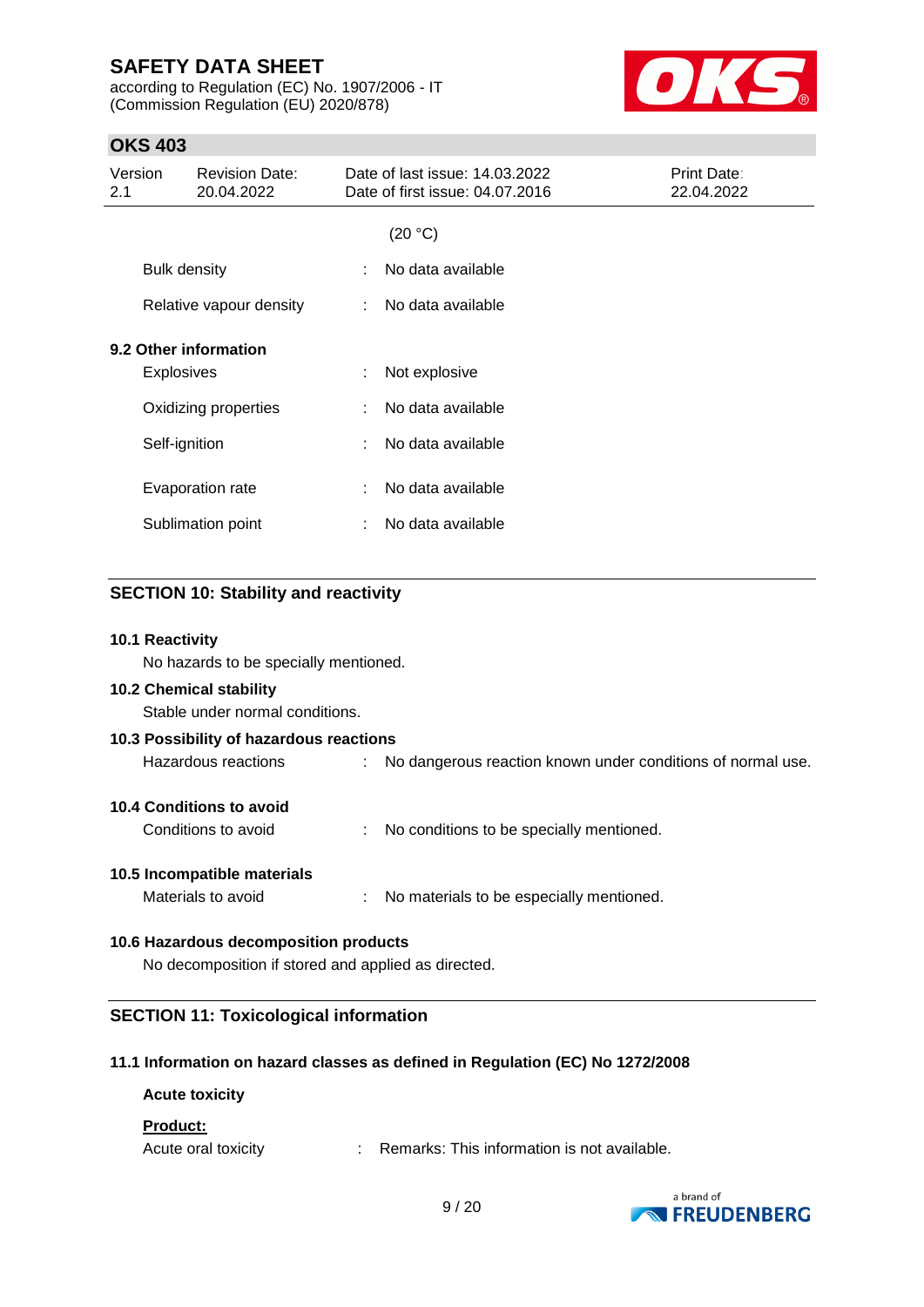according to Regulation (EC) No. 1907/2006 - IT (Commission Regulation (EU) 2020/878)



|                                                                                | Acute dermal toxicity            | ÷. | Symptoms: Redness, Local irritation                                                                                                                     |  |  |
|--------------------------------------------------------------------------------|----------------------------------|----|---------------------------------------------------------------------------------------------------------------------------------------------------------|--|--|
|                                                                                | Components:                      |    |                                                                                                                                                         |  |  |
| Distillates (petroleum), hydrotreated light naphthenic; Baseoil - unspecified: |                                  |    |                                                                                                                                                         |  |  |
|                                                                                | Acute oral toxicity              |    | LD50 (Rat): $> 5.000$ mg/kg<br>Method: OECD Test Guideline 401<br>GLP: yes                                                                              |  |  |
|                                                                                | Acute dermal toxicity            |    | : LD50 (Rabbit): $> 5.000$ mg/kg<br>Method: OECD Test Guideline 402<br>GLP: yes<br>Assessment: The substance or mixture has no acute dermal<br>toxicity |  |  |
|                                                                                |                                  |    | Benzenesulfonic acid, di-C10-14-alkyl derivs., calcium salts:                                                                                           |  |  |
|                                                                                | Acute oral toxicity              |    | : LD50 (Rat): $> 5.000$ mg/kg                                                                                                                           |  |  |
|                                                                                | Acute inhalation toxicity        |    | : LC50 (Rat): $>$ 5 mg/l<br>Exposure time: 4 h<br>Test atmosphere: dust/mist                                                                            |  |  |
|                                                                                | Acute dermal toxicity            |    | : LD50 (Rabbit): $> 5.000$ mg/kg                                                                                                                        |  |  |
|                                                                                | (4-nonylphenoxy) acetic acid:    |    |                                                                                                                                                         |  |  |
|                                                                                | Acute oral toxicity              | t, | Assessment: The component/mixture is moderately toxic after<br>single ingestion.                                                                        |  |  |
|                                                                                | <b>Skin corrosion/irritation</b> |    |                                                                                                                                                         |  |  |
| Product:                                                                       |                                  |    |                                                                                                                                                         |  |  |
| Remarks                                                                        |                                  |    | This information is not available.                                                                                                                      |  |  |
|                                                                                | <b>Components:</b>               |    |                                                                                                                                                         |  |  |
|                                                                                |                                  |    | Distillates (petroleum), hydrotreated light naphthenic; Baseoil - unspecified:                                                                          |  |  |
| <b>Species</b>                                                                 |                                  |    | Rabbit                                                                                                                                                  |  |  |
| Assessment                                                                     |                                  |    | No skin irritation                                                                                                                                      |  |  |
| Result                                                                         |                                  |    | No skin irritation                                                                                                                                      |  |  |
| <b>GLP</b>                                                                     |                                  |    | yes                                                                                                                                                     |  |  |
|                                                                                |                                  |    | Benzenesulfonic acid, di-C10-14-alkyl derivs., calcium salts:                                                                                           |  |  |
| Assessment                                                                     |                                  |    | No skin irritation                                                                                                                                      |  |  |
| Result                                                                         |                                  |    | No skin irritation                                                                                                                                      |  |  |
|                                                                                | (4-nonylphenoxy) acetic acid:    |    |                                                                                                                                                         |  |  |
| Result                                                                         |                                  | ÷. | Causes burns.                                                                                                                                           |  |  |

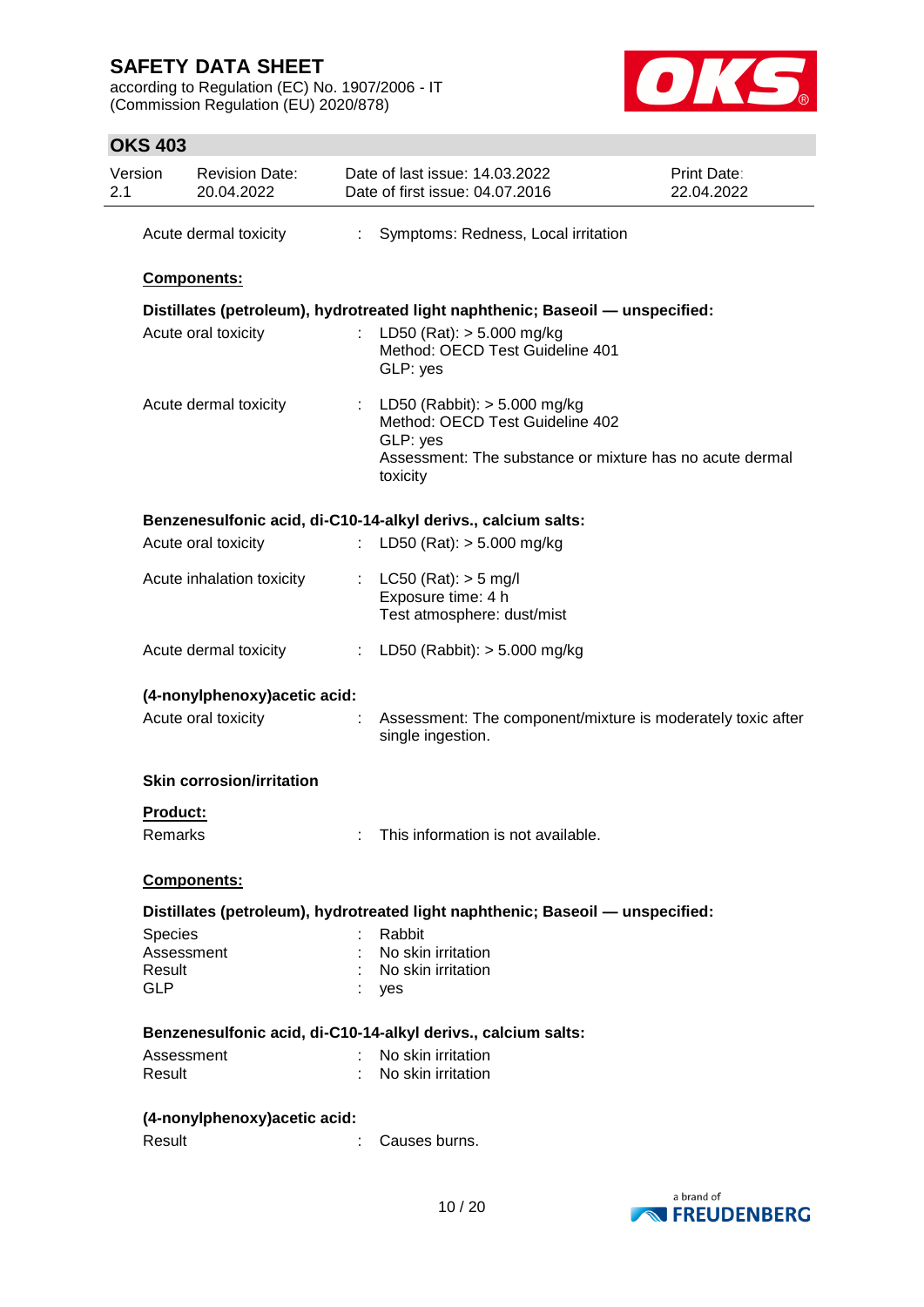according to Regulation (EC) No. 1907/2006 - IT (Commission Regulation (EU) 2020/878)



| UNJ 4UJ                       |                                          |  |                                                                                |                           |  |  |  |  |  |
|-------------------------------|------------------------------------------|--|--------------------------------------------------------------------------------|---------------------------|--|--|--|--|--|
| Version<br>2.1                | <b>Revision Date:</b><br>20.04.2022      |  | Date of last issue: 14.03.2022<br>Date of first issue: 04.07.2016              | Print Date:<br>22.04.2022 |  |  |  |  |  |
|                               |                                          |  |                                                                                |                           |  |  |  |  |  |
|                               | Serious eye damage/eye irritation        |  |                                                                                |                           |  |  |  |  |  |
| Product:                      |                                          |  |                                                                                |                           |  |  |  |  |  |
| Remarks                       |                                          |  | This information is not available.                                             |                           |  |  |  |  |  |
|                               |                                          |  |                                                                                |                           |  |  |  |  |  |
|                               | Components:                              |  |                                                                                |                           |  |  |  |  |  |
|                               |                                          |  | Distillates (petroleum), hydrotreated light naphthenic; Baseoil - unspecified: |                           |  |  |  |  |  |
| Species                       |                                          |  | Rabbit                                                                         |                           |  |  |  |  |  |
|                               | Assessment                               |  | No eye irritation                                                              |                           |  |  |  |  |  |
| Method                        |                                          |  | <b>OECD Test Guideline 405</b>                                                 |                           |  |  |  |  |  |
| Result                        |                                          |  | No eye irritation                                                              |                           |  |  |  |  |  |
| <b>GLP</b>                    |                                          |  | yes                                                                            |                           |  |  |  |  |  |
|                               |                                          |  | Benzenesulfonic acid, di-C10-14-alkyl derivs., calcium salts:                  |                           |  |  |  |  |  |
|                               | Assessment                               |  | No eye irritation                                                              |                           |  |  |  |  |  |
| Result                        |                                          |  | No eye irritation                                                              |                           |  |  |  |  |  |
|                               |                                          |  |                                                                                |                           |  |  |  |  |  |
| (4-nonylphenoxy) acetic acid: |                                          |  |                                                                                |                           |  |  |  |  |  |
| Remarks                       |                                          |  | Risk of serious damage to eyes.                                                |                           |  |  |  |  |  |
|                               | <b>Respiratory or skin sensitisation</b> |  |                                                                                |                           |  |  |  |  |  |
| <b>Product:</b>               |                                          |  |                                                                                |                           |  |  |  |  |  |
| Remarks                       |                                          |  | This information is not available.                                             |                           |  |  |  |  |  |
|                               | Components:                              |  |                                                                                |                           |  |  |  |  |  |
|                               |                                          |  | Distillates (petroleum), hydrotreated light naphthenic; Baseoil - unspecified: |                           |  |  |  |  |  |
| <b>Test Type</b>              |                                          |  | <b>Buehler Test</b>                                                            |                           |  |  |  |  |  |
| Species                       |                                          |  | Guinea pig                                                                     |                           |  |  |  |  |  |
|                               | Assessment                               |  | Does not cause skin sensitisation.                                             |                           |  |  |  |  |  |
| Method                        |                                          |  | <b>OECD Test Guideline 406</b>                                                 |                           |  |  |  |  |  |
| Result                        |                                          |  | Does not cause skin sensitisation.                                             |                           |  |  |  |  |  |
| <b>GLP</b>                    |                                          |  | yes                                                                            |                           |  |  |  |  |  |
|                               |                                          |  | Benzenesulfonic acid, di-C10-14-alkyl derivs., calcium salts:                  |                           |  |  |  |  |  |
| <b>Species</b>                |                                          |  | Guinea pig                                                                     |                           |  |  |  |  |  |
|                               | Assessment                               |  | The product is a skin sensitiser, sub-category 1B.                             |                           |  |  |  |  |  |
| Result                        |                                          |  | The product is a skin sensitiser, sub-category 1B.                             |                           |  |  |  |  |  |
|                               | (4-nonylphenoxy) acetic acid:            |  |                                                                                |                           |  |  |  |  |  |
|                               | Assessment                               |  | The product is a skin sensitiser, sub-category 1A.                             |                           |  |  |  |  |  |
| Result                        |                                          |  | Probability or evidence of high skin sensitisation rate in hu-                 |                           |  |  |  |  |  |
|                               |                                          |  | mans                                                                           |                           |  |  |  |  |  |
|                               |                                          |  |                                                                                |                           |  |  |  |  |  |

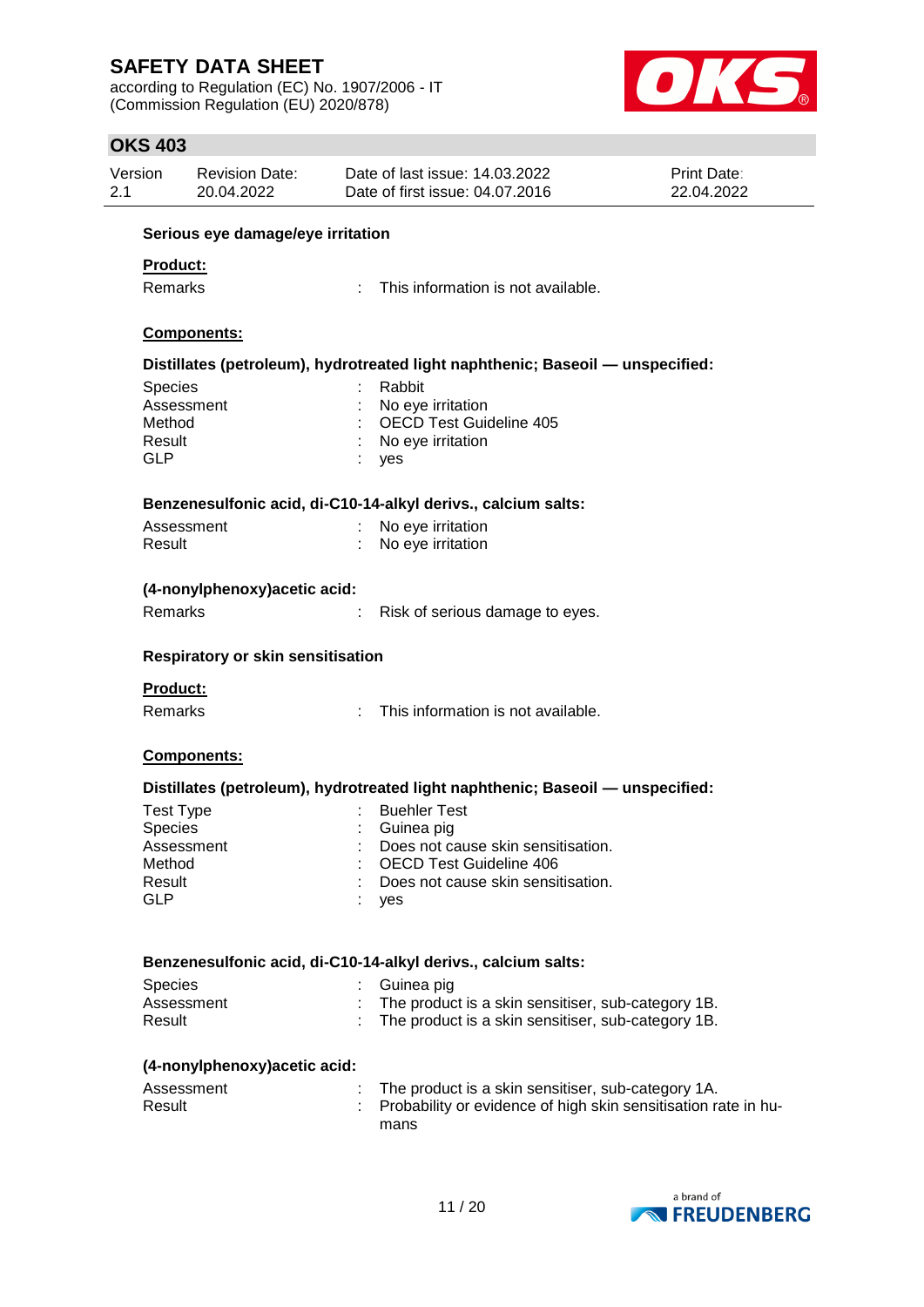according to Regulation (EC) No. 1907/2006 - IT (Commission Regulation (EU) 2020/878)



| Version<br>2.1 | <b>Revision Date:</b><br>20.04.2022    |                              | Date of last issue: 14.03.2022<br>Date of first issue: 04.07.2016                                 | <b>Print Date:</b><br>22.04.2022 |
|----------------|----------------------------------------|------------------------------|---------------------------------------------------------------------------------------------------|----------------------------------|
|                | <b>Germ cell mutagenicity</b>          |                              |                                                                                                   |                                  |
|                | <b>Product:</b>                        |                              |                                                                                                   |                                  |
|                | Genotoxicity in vitro                  |                              | Remarks: No data available                                                                        |                                  |
|                | Genotoxicity in vivo                   |                              | Remarks: No data available                                                                        |                                  |
|                | Components:                            |                              |                                                                                                   |                                  |
|                |                                        |                              | Distillates (petroleum), hydrotreated light naphthenic; Baseoil - unspecified:                    |                                  |
|                | Germ cell mutagenicity-As-<br>sessment | $\sim 100$                   | Tests on bacterial or mammalian cell cultures did not show<br>mutagenic effects.                  |                                  |
|                | Carcinogenicity                        |                              |                                                                                                   |                                  |
|                | <b>Product:</b>                        |                              |                                                                                                   |                                  |
|                | <b>Remarks</b>                         |                              | No data available                                                                                 |                                  |
|                | <b>Components:</b>                     |                              |                                                                                                   |                                  |
|                |                                        |                              | Distillates (petroleum), hydrotreated light naphthenic; Baseoil - unspecified:                    |                                  |
|                | Carcinogenicity - Assess- :<br>ment    |                              | No evidence of carcinogenicity in animal studies.                                                 |                                  |
|                | <b>Reproductive toxicity</b>           |                              |                                                                                                   |                                  |
|                | Product:                               |                              |                                                                                                   |                                  |
|                | Effects on fertility                   | $\mathbb{R}^{\mathbb{Z}}$    | Remarks: No data available                                                                        |                                  |
|                | Effects on foetal develop-<br>ment     | $\mathbb{R}^n$               | Remarks: No data available                                                                        |                                  |
|                | Components:                            |                              |                                                                                                   |                                  |
|                |                                        |                              | Distillates (petroleum), hydrotreated light naphthenic; Baseoil - unspecified:                    |                                  |
|                | Reproductive toxicity - As-            | $\mathcal{L}_{\mathrm{eff}}$ | - Fertility -                                                                                     |                                  |
|                | sessment                               |                              | No toxicity to reproduction<br>- Teratogenicity -                                                 |                                  |
|                |                                        |                              | No effects on or via lactation                                                                    |                                  |
|                | <b>STOT - single exposure</b>          |                              |                                                                                                   |                                  |
|                | <b>Components:</b>                     |                              |                                                                                                   |                                  |
|                |                                        |                              | Distillates (petroleum), hydrotreated light naphthenic; Baseoil - unspecified:                    |                                  |
|                | Assessment                             | ÷.                           | The substance or mixture is not classified as specific target<br>organ toxicant, single exposure. |                                  |
|                |                                        |                              |                                                                                                   |                                  |

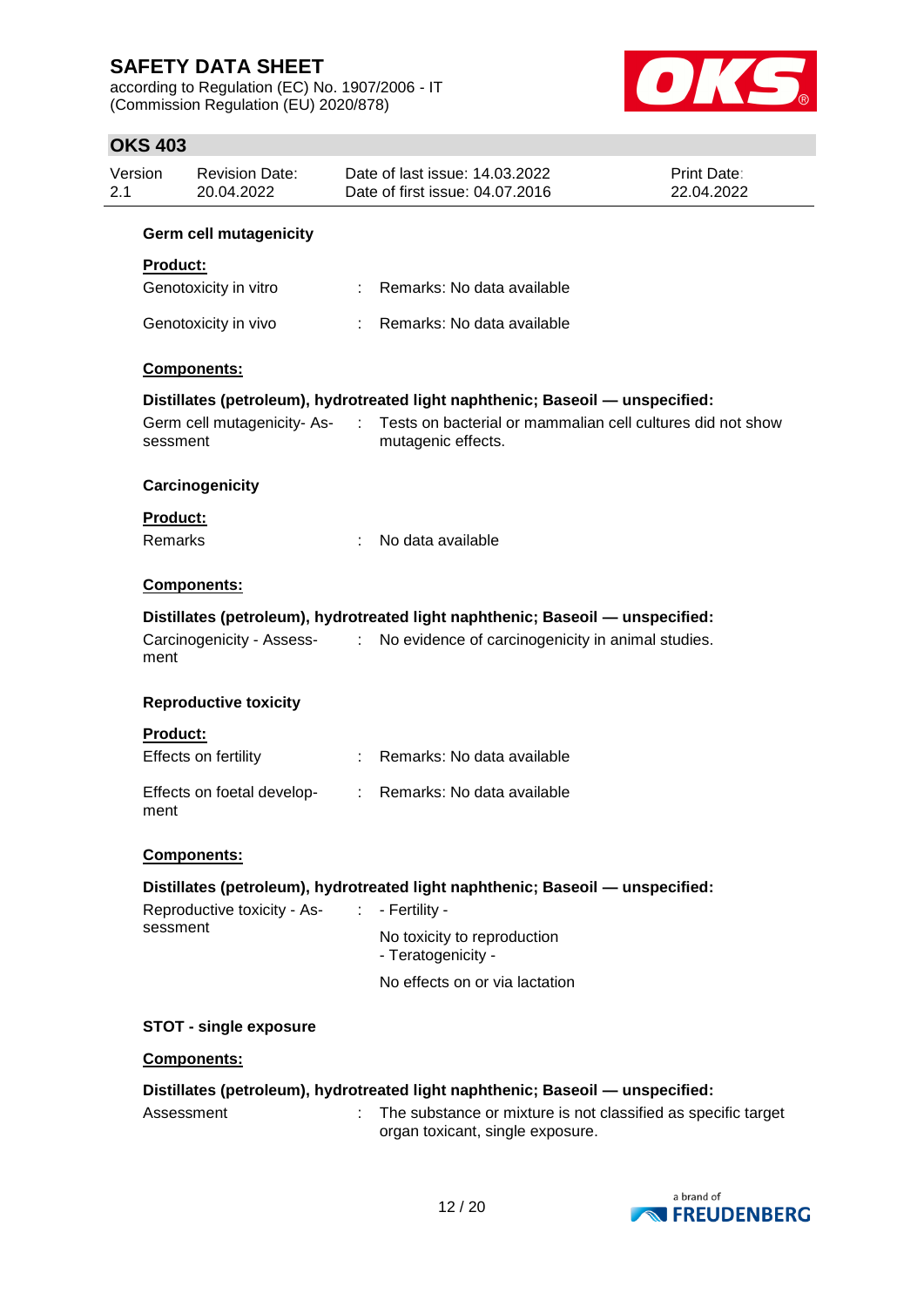according to Regulation (EC) No. 1907/2006 - IT (Commission Regulation (EU) 2020/878)



## **OKS 403**

| Version | <b>Revision Date:</b> | Date of last issue: 14.03.2022  | <b>Print Date:</b> |
|---------|-----------------------|---------------------------------|--------------------|
| 2.1     | 20.04.2022            | Date of first issue: 04.07.2016 | 22.04.2022         |

#### **STOT - repeated exposure**

#### **Components:**

|            | Distillates (petroleum), hydrotreated light naphthenic; Baseoil — unspecified: |
|------------|--------------------------------------------------------------------------------|
| Assessment | The substance or mixture is not classified as specific target                  |

#### **Repeated dose toxicity**

### **Product:**

Remarks : This information is not available.

organ toxicant, repeated exposure.

### **Aspiration toxicity**

#### **Product:**

This information is not available.

### **Components:**

**Distillates (petroleum), hydrotreated light naphthenic; Baseoil — unspecified:**

May be fatal if swallowed and enters airways.

### **11.2 Information on other hazards**

#### **Endocrine disrupting properties**

#### **Product:**

| Assessment                 | The substance/mixture does not contain components consid-<br>ered to have endocrine disrupting properties according to<br>REACH Article 57(f) or Commission Delegated regulation<br>(EU) 2017/2100 or Commission Regulation (EU) 2018/605 at<br>levels of 0.1% or higher. |
|----------------------------|---------------------------------------------------------------------------------------------------------------------------------------------------------------------------------------------------------------------------------------------------------------------------|
| <b>Further information</b> |                                                                                                                                                                                                                                                                           |
| <b>Product:</b>            |                                                                                                                                                                                                                                                                           |
| <b>Remarks</b>             | Information given is based on data on the components and<br>the toxicology of similar products.                                                                                                                                                                           |

#### **Components:**

| (4-nonylphenoxy) acetic acid: |  |
|-------------------------------|--|
|                               |  |

Remarks : Ingestion causes burns of the upper digestive and respiratory tracts.

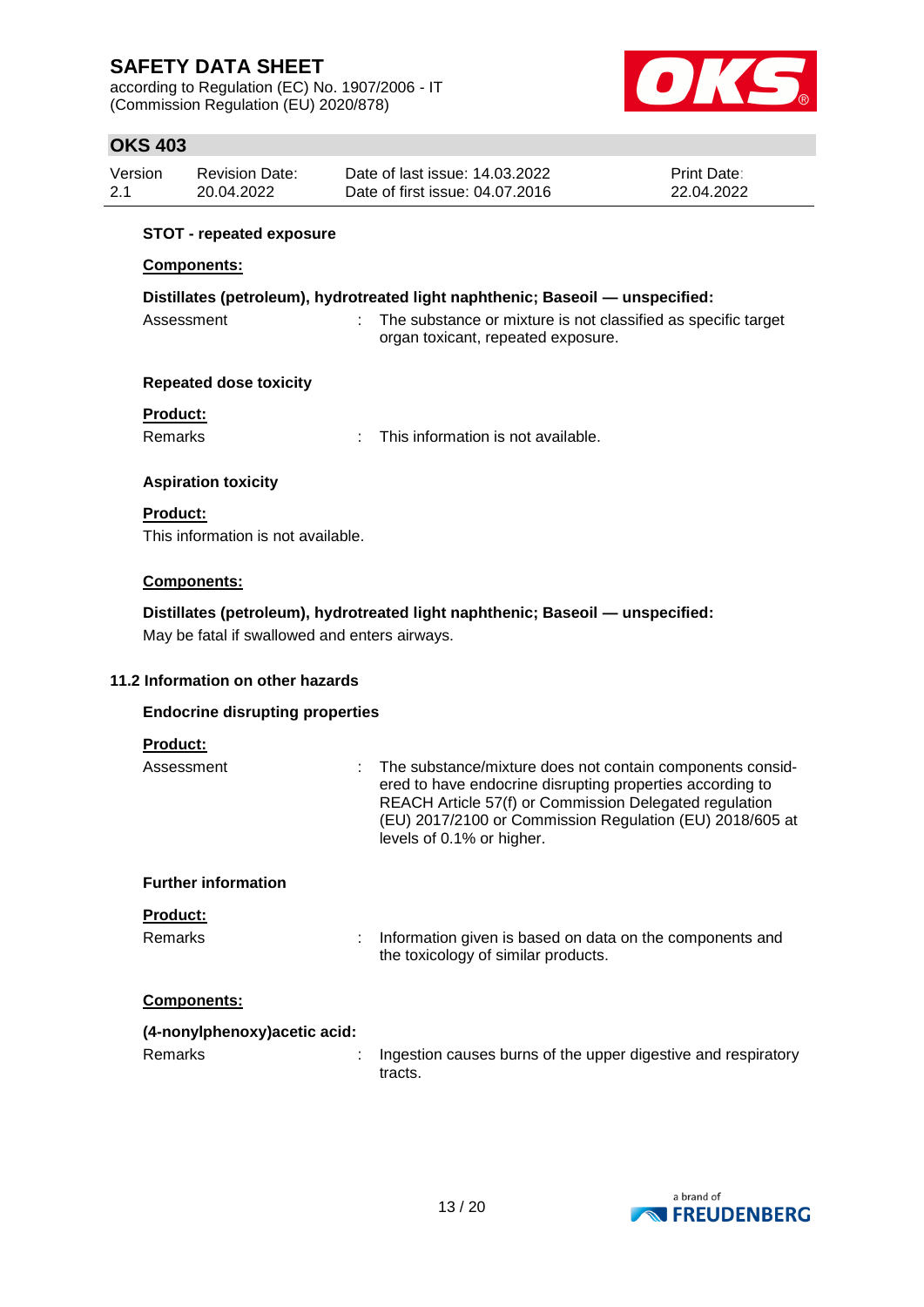according to Regulation (EC) No. 1907/2006 - IT (Commission Regulation (EU) 2020/878)



## **OKS 403**

| Version | <b>Revision Date:</b> | Date of last issue: 14.03.2022  | <b>Print Date:</b> |
|---------|-----------------------|---------------------------------|--------------------|
| 2.1     | 20.04.2022            | Date of first issue: 04.07.2016 | 22.04.2022         |

### **SECTION 12: Ecological information**

#### **12.1 Toxicity**

| <b>Product:</b>                                                                     |  |                                                                                                                                         |  |  |  |  |  |
|-------------------------------------------------------------------------------------|--|-----------------------------------------------------------------------------------------------------------------------------------------|--|--|--|--|--|
| Toxicity to fish                                                                    |  | Remarks: Harmful to aquatic organisms, may cause long-term<br>adverse effects in the aquatic environment.                               |  |  |  |  |  |
| Toxicity to daphnia and other : Remarks: No data available<br>aquatic invertebrates |  |                                                                                                                                         |  |  |  |  |  |
| Toxicity to algae/aquatic<br>plants                                                 |  | : Remarks: No data available                                                                                                            |  |  |  |  |  |
| Toxicity to microorganisms                                                          |  | Remarks: No data available                                                                                                              |  |  |  |  |  |
| Components:                                                                         |  |                                                                                                                                         |  |  |  |  |  |
|                                                                                     |  | Benzenesulfonic acid, di-C10-14-alkyl derivs., calcium salts:                                                                           |  |  |  |  |  |
| Toxicity to fish                                                                    |  | EC50 (Oncorhynchus mykiss (rainbow trout)): > 100 mg/l<br>Exposure time: 96 h<br>Method: OECD Test Guideline 203                        |  |  |  |  |  |
| aquatic invertebrates                                                               |  | Toxicity to daphnia and other : EC50 (Daphnia magna (Water flea)): > 100 mg/l<br>Exposure time: 48 h<br>Method: OECD Test Guideline 202 |  |  |  |  |  |
| Toxicity to algae/aquatic<br>plants                                                 |  | EC50 (Pseudokirchneriella subcapitata (green algae)): > 100<br>mg/l<br>Exposure time: 72 h                                              |  |  |  |  |  |
| (4-nonylphenoxy) acetic acid:                                                       |  |                                                                                                                                         |  |  |  |  |  |
| <b>Ecotoxicology Assessment</b>                                                     |  |                                                                                                                                         |  |  |  |  |  |
| Acute aquatic toxicity                                                              |  | Very toxic to aquatic life.                                                                                                             |  |  |  |  |  |
| Chronic aquatic toxicity                                                            |  | Very toxic to aquatic life with long lasting effects.                                                                                   |  |  |  |  |  |

## **12.2 Persistence and degradability**

|  | Product: |  |  |
|--|----------|--|--|
|  |          |  |  |

| Biodegradability                                                | Remarks: No data available |
|-----------------------------------------------------------------|----------------------------|
| Physico-chemical removabil- : Remarks: No data available<br>ity |                            |

### **Components:**

**Benzenesulfonic acid, di-C10-14-alkyl derivs., calcium salts:**

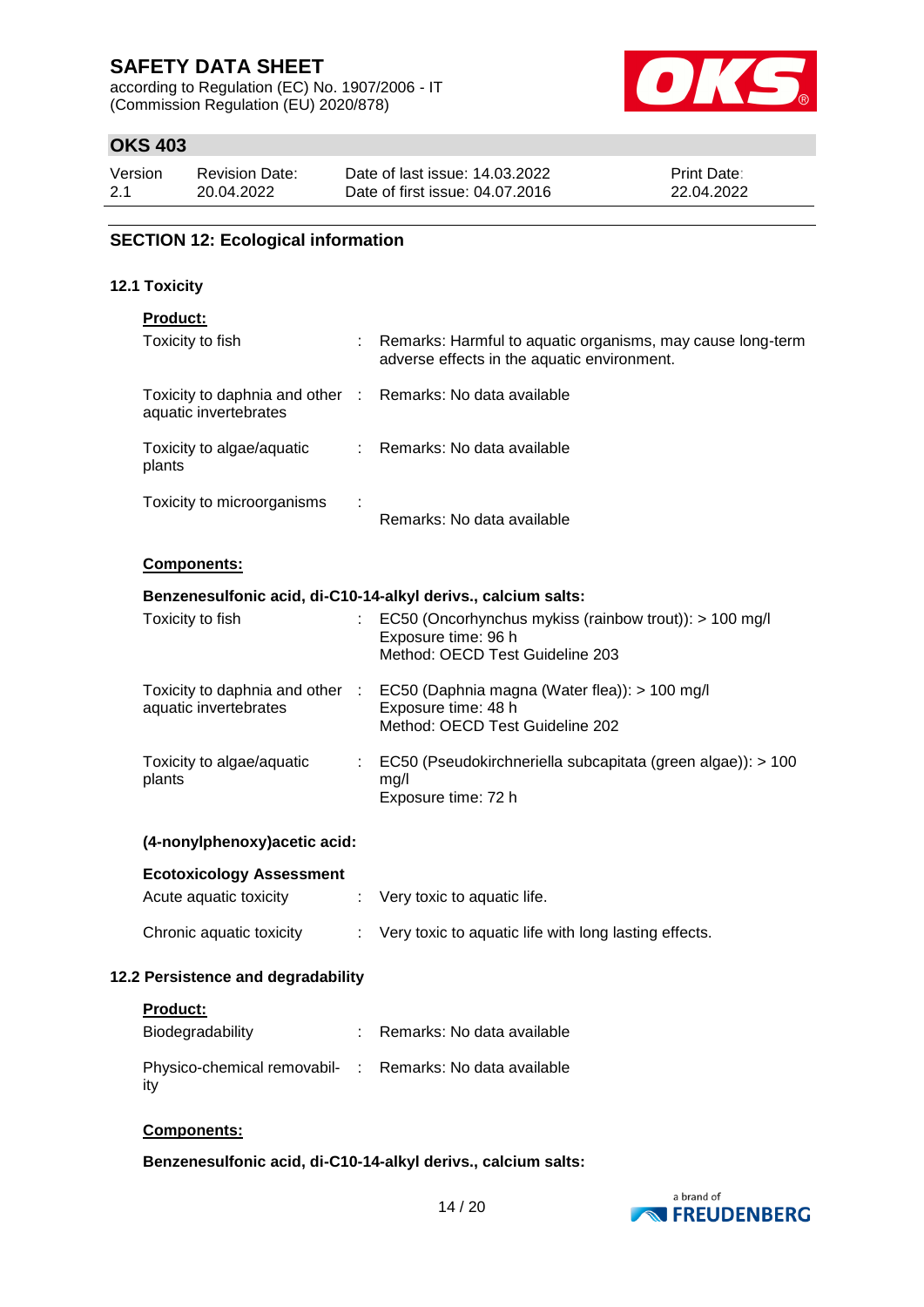according to Regulation (EC) No. 1907/2006 - IT (Commission Regulation (EU) 2020/878)



| Version<br>2.1 |                             | <b>Revision Date:</b><br>20.04.2022                |    | Date of last issue: 14.03.2022<br>Date of first issue: 04.07.2016                                                                                                                                                                                                         | <b>Print Date:</b><br>22.04.2022 |
|----------------|-----------------------------|----------------------------------------------------|----|---------------------------------------------------------------------------------------------------------------------------------------------------------------------------------------------------------------------------------------------------------------------------|----------------------------------|
|                |                             | Biodegradability                                   |    | Test Type: aerobic<br>Inoculum: activated sludge<br>Result: Not rapidly biodegradable<br>Biodegradation: 8 %<br>Exposure time: 28 d<br>Method: OECD Test Guideline 301D                                                                                                   |                                  |
|                |                             | 12.3 Bioaccumulative potential                     |    |                                                                                                                                                                                                                                                                           |                                  |
|                | <b>Product:</b>             | <b>Bioaccumulation</b>                             |    | Remarks: This mixture contains no substance considered to<br>be persistent, bioaccumulating and toxic (PBT).<br>This mixture contains no substance considered to be very<br>persistent and very bioaccumulating (vPvB).                                                   |                                  |
|                |                             | 12.4 Mobility in soil                              |    |                                                                                                                                                                                                                                                                           |                                  |
|                | <b>Product:</b><br>Mobility |                                                    |    | Remarks: No data available                                                                                                                                                                                                                                                |                                  |
|                |                             | Distribution among environ-<br>mental compartments | ÷. | Remarks: No data available                                                                                                                                                                                                                                                |                                  |
|                |                             | 12.5 Results of PBT and vPvB assessment            |    |                                                                                                                                                                                                                                                                           |                                  |
|                | <b>Product:</b>             |                                                    |    |                                                                                                                                                                                                                                                                           |                                  |
|                | Assessment                  |                                                    | ÷  | This substance/mixture contains no components considered<br>to be either persistent, bioaccumulative and toxic (PBT), or<br>very persistent and very bioaccumulative (vPvB) at levels of<br>0.1% or higher.                                                               |                                  |
|                |                             | <b>Components:</b>                                 |    |                                                                                                                                                                                                                                                                           |                                  |
|                |                             |                                                    |    | Distillates (petroleum), hydrotreated light naphthenic; Baseoil - unspecified:                                                                                                                                                                                            |                                  |
|                | Assessment                  |                                                    |    | Non-classified vPvB substance. Non-classified PBT substance                                                                                                                                                                                                               |                                  |
|                |                             | 12.6 Endocrine disrupting properties               |    |                                                                                                                                                                                                                                                                           |                                  |
|                | Product:                    |                                                    |    |                                                                                                                                                                                                                                                                           |                                  |
|                | Assessment                  |                                                    |    | The substance/mixture does not contain components consid-<br>ered to have endocrine disrupting properties according to<br>REACH Article 57(f) or Commission Delegated regulation<br>(EU) 2017/2100 or Commission Regulation (EU) 2018/605 at<br>levels of 0.1% or higher. |                                  |
|                |                             | 12.7 Other adverse effects                         |    |                                                                                                                                                                                                                                                                           |                                  |
|                | Product:                    |                                                    |    |                                                                                                                                                                                                                                                                           |                                  |
|                | mation                      | Additional ecological infor-                       | ÷  | Harmful to aquatic life with long lasting effects.                                                                                                                                                                                                                        |                                  |
|                |                             |                                                    |    |                                                                                                                                                                                                                                                                           | a brand of                       |

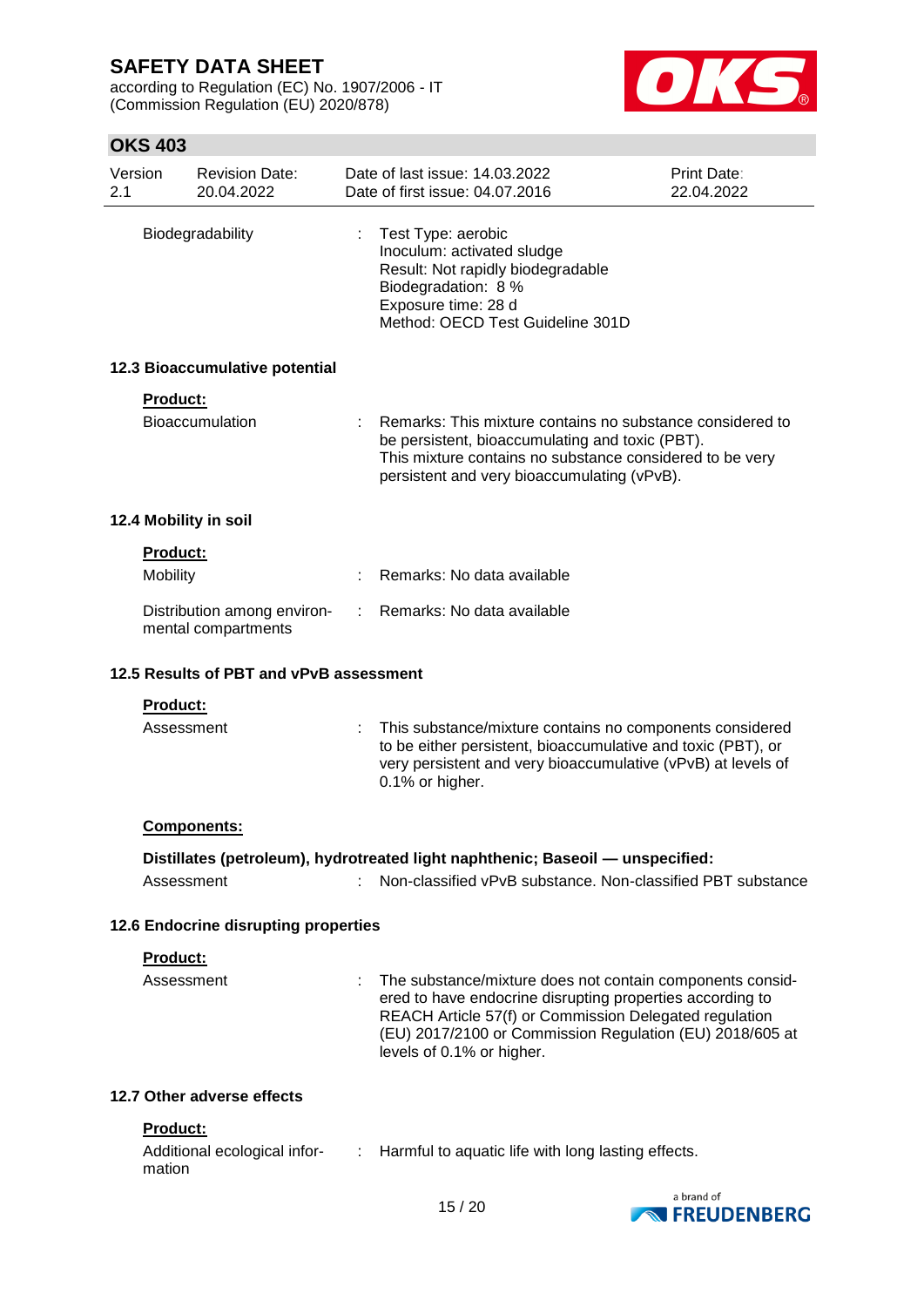according to Regulation (EC) No. 1907/2006 - IT (Commission Regulation (EU) 2020/878)



## **OKS 403**

| Version | <b>Revision Date:</b> | Date of last issue: 14.03.2022  | <b>Print Date:</b> |
|---------|-----------------------|---------------------------------|--------------------|
| 2.1     | 20.04.2022            | Date of first issue: 04.07.2016 | 22.04.2022         |

#### **Components:**

## **(4-nonylphenoxy)acetic acid:**

| Additional ecological infor-<br>mation |  | Very toxic to aquatic organisms, may cause long-term adverse<br>effects in the aquatic environment. |
|----------------------------------------|--|-----------------------------------------------------------------------------------------------------|
|----------------------------------------|--|-----------------------------------------------------------------------------------------------------|

### **SECTION 13: Disposal considerations**

#### **13.1 Waste treatment methods**

| Product                | The product should not be allowed to enter drains, water<br>courses or the soil.<br>Do not dispose of with domestic refuse.<br>Dispose of as hazardous waste in compliance with local and<br>national regulations. |
|------------------------|--------------------------------------------------------------------------------------------------------------------------------------------------------------------------------------------------------------------|
|                        | Waste codes should be assigned by the user based on the<br>application for which the product was used.                                                                                                             |
| Contaminated packaging | Packaging that is not properly emptied must be disposed of as<br>÷.<br>the unused product.<br>Dispose of waste product or used containers according to<br>local regulations.                                       |
|                        | The following Waste Codes are only suggestions:                                                                                                                                                                    |
| Waste Code             | : used product, unused product<br>12 01 12*, spent waxes and fats                                                                                                                                                  |
|                        | uncleaned packagings<br>15 01 10, packaging containing residues of or contaminated<br>by hazardous substances                                                                                                      |

## **SECTION 14: Transport information**

## **14.1 UN number or ID number**

| <b>ADN</b>                   | Not regulated as a dangerous good |
|------------------------------|-----------------------------------|
| <b>ADR</b>                   | Not regulated as a dangerous good |
| <b>RID</b>                   | Not regulated as a dangerous good |
| <b>IMDG</b>                  | Not regulated as a dangerous good |
| <b>IATA</b>                  | Not regulated as a dangerous good |
| 14.2 UN proper shipping name |                                   |
| <b>ADN</b>                   | Not regulated as a dangerous good |

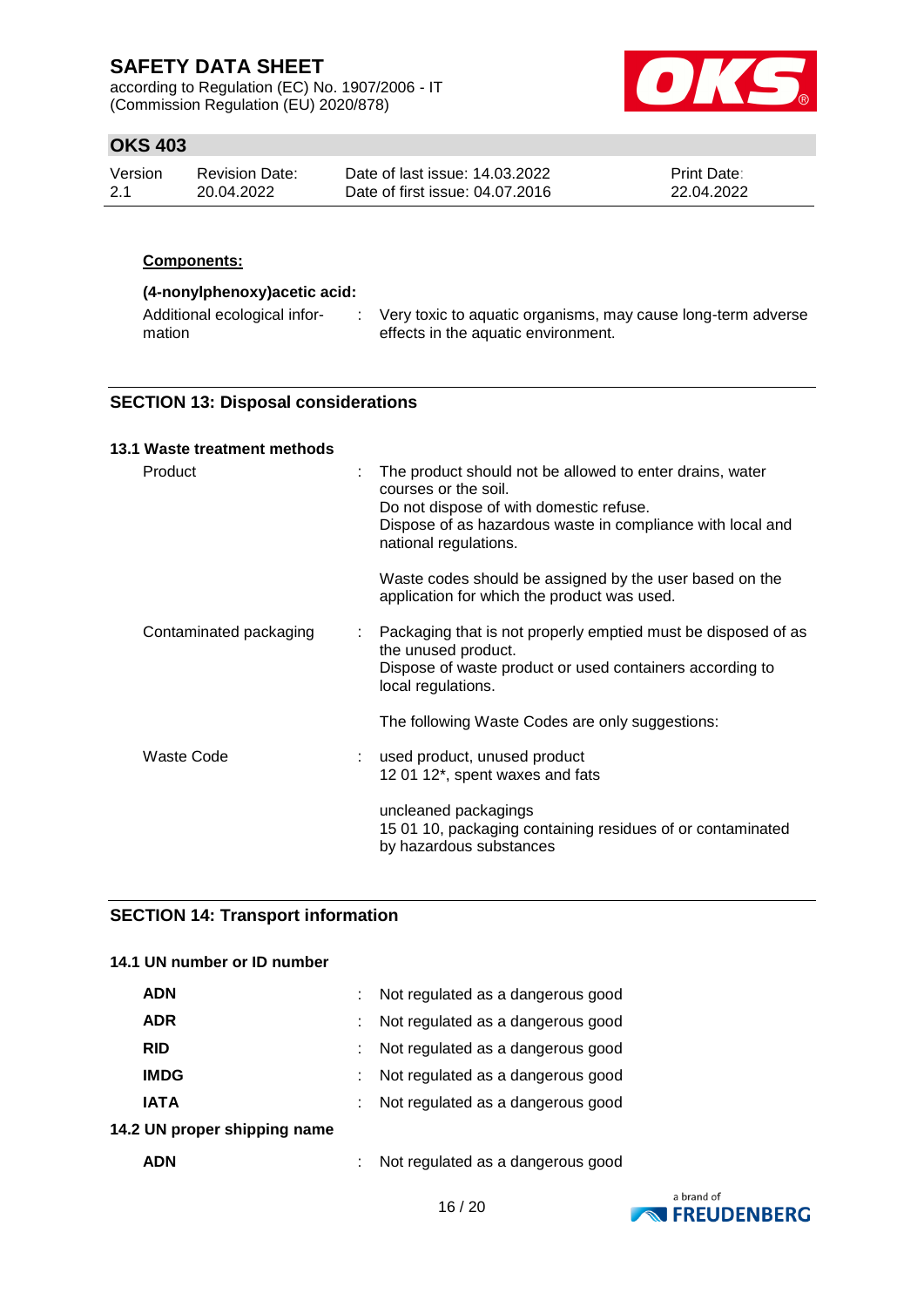according to Regulation (EC) No. 1907/2006 - IT (Commission Regulation (EU) 2020/878)



## **OKS 403**

| Version<br>2.1 | <b>Revision Date:</b><br>20.04.2022                 |   | Date of last issue: 14.03.2022<br>Date of first issue: 04.07.2016 | Print Date:<br>22.04.2022 |
|----------------|-----------------------------------------------------|---|-------------------------------------------------------------------|---------------------------|
|                |                                                     |   |                                                                   |                           |
|                | <b>ADR</b>                                          |   | Not regulated as a dangerous good                                 |                           |
| <b>RID</b>     |                                                     |   | Not regulated as a dangerous good                                 |                           |
|                | <b>IMDG</b>                                         |   | Not regulated as a dangerous good                                 |                           |
|                | <b>IATA</b>                                         | ÷ | Not regulated as a dangerous good                                 |                           |
|                | 14.3 Transport hazard class(es)                     |   |                                                                   |                           |
|                | <b>ADN</b>                                          | ÷ | Not regulated as a dangerous good                                 |                           |
|                | <b>ADR</b>                                          |   | Not regulated as a dangerous good                                 |                           |
| <b>RID</b>     |                                                     |   | Not regulated as a dangerous good                                 |                           |
|                | <b>IMDG</b>                                         |   | Not regulated as a dangerous good                                 |                           |
|                | <b>IATA</b>                                         |   | Not regulated as a dangerous good                                 |                           |
|                | 14.4 Packing group                                  |   |                                                                   |                           |
|                | <b>ADN</b>                                          | ÷ | Not regulated as a dangerous good                                 |                           |
|                | <b>ADR</b>                                          |   | Not regulated as a dangerous good                                 |                           |
| <b>RID</b>     |                                                     |   | Not regulated as a dangerous good                                 |                           |
|                | <b>IMDG</b>                                         |   | Not regulated as a dangerous good                                 |                           |
|                | <b>IATA (Cargo)</b>                                 |   | Not regulated as a dangerous good                                 |                           |
|                | <b>IATA (Passenger)</b>                             |   | Not regulated as a dangerous good                                 |                           |
|                | <b>14.5 Environmental hazards</b>                   |   |                                                                   |                           |
|                | <b>ADN</b>                                          |   | Not regulated as a dangerous good                                 |                           |
|                | <b>ADR</b>                                          |   | Not regulated as a dangerous good                                 |                           |
| <b>RID</b>     |                                                     |   | Not regulated as a dangerous good                                 |                           |
|                | <b>IMDG</b>                                         |   | Not regulated as a dangerous good                                 |                           |
|                | 14.6 Special precautions for user<br>Not applicable |   |                                                                   |                           |
|                |                                                     |   | 14.7 Maritime transport in bulk according to IMO instruments      |                           |
|                | Remarks                                             |   | Not applicable for product as supplied.                           |                           |

## **SECTION 15: Regulatory information**

| ture | 15.1 Safety, health and environmental regulations/legislation specific for the substance or mix-                                                 |                                                                           |
|------|--------------------------------------------------------------------------------------------------------------------------------------------------|---------------------------------------------------------------------------|
|      | REACH - Restrictions on the manufacture, placing on<br>the market and use of certain dangerous substances,<br>mixtures and articles (Annex XVII) | Not applicable                                                            |
|      | REACH - Candidate List of Substances of Very High<br>Concern for Authorisation (Article 59).                                                     | This product does not contain sub-<br>stances of very high concern (Regu- |

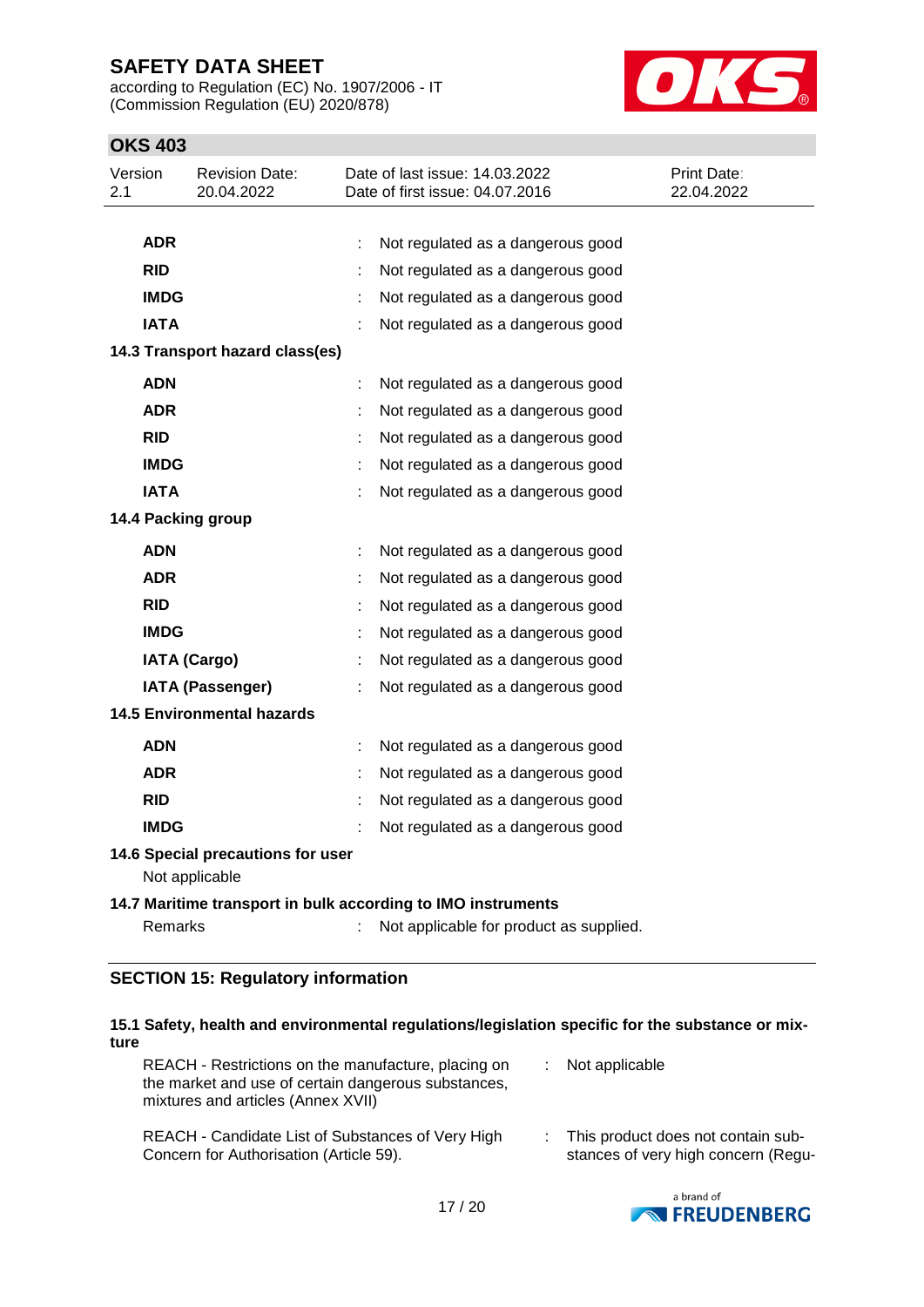according to Regulation (EC) No. 1907/2006 - IT (Commission Regulation (EU) 2020/878)



## **OKS 403**

| Version<br>2.1 |                            | <b>Revision Date:</b><br>20.04.2022                                                                                                                      |   | Date of last issue: 14.03.2022<br>Date of first issue: 04.07.2016                                                                   |                             |                                | Print Date:<br>22.04.2022         |
|----------------|----------------------------|----------------------------------------------------------------------------------------------------------------------------------------------------------|---|-------------------------------------------------------------------------------------------------------------------------------------|-----------------------------|--------------------------------|-----------------------------------|
|                | (EU SVHC)<br>(Annex XIV)   | REACH - List of substances subject to authorisation<br>(EU. REACH-Annex XIV)                                                                             |   |                                                                                                                                     |                             | Article 57).<br>Not applicable | lation (EC) No 1907/2006 (REACH), |
|                |                            | plete the ozone layer<br>(EC 1005/2009)                                                                                                                  |   | Regulation (EC) No 1005/2009 on substances that de-                                                                                 | $\mathcal{L}^{\mathcal{L}}$ | Not applicable                 |                                   |
|                | tants (recast)<br>(EU POP) |                                                                                                                                                          |   | Regulation (EU) 2019/1021 on persistent organic pollu-                                                                              | ÷                           | Not applicable                 |                                   |
|                | (EU PIC)                   | Regulation (EC) No 649/2012 of the European Parlia-<br>of dangerous chemicals                                                                            |   | ment and the Council concerning the export and import                                                                               | ÷                           | Not applicable                 |                                   |
|                | stances.                   | Seveso III: Directive 2012/18/EU of the European :<br>Parliament and of the Council on the control of<br>major-accident hazards involving dangerous sub- |   |                                                                                                                                     |                             | Not applicable                 |                                   |
|                |                            | Volatile organic compounds                                                                                                                               | ÷ | Directive 2010/75/EU of 24 November 2010 on industrial<br>emissions (integrated pollution prevention and control)<br>Not applicable |                             |                                |                                   |

#### **Other regulations:**

Take note of Directive 94/33/EC on the protection of young people at work or stricter national regulations, where applicable.

Legislative Decree April 9,2008, 81 (Implementation of Article 1 of the Law of 3 August 2007, n. 123, concerning the protection of health and safety in the workplace.) and subsequent amendments

Legislative Decree April 3, 2006, n.152, (Environmental standards) and subsequent amendments

Legislative Decree February 6, 2009, 21 (Regulations for the execution of the provisions laid down in Regulation (EC) no. 648/2004 on detergents)

#### **15.2 Chemical safety assessment**

This information is not available.

## **SECTION 16: Other information**

#### **Full text of H-Statements**

| H302 | : Harmful if swallowed.                       |  |
|------|-----------------------------------------------|--|
| H304 | May be fatal if swallowed and enters airways. |  |

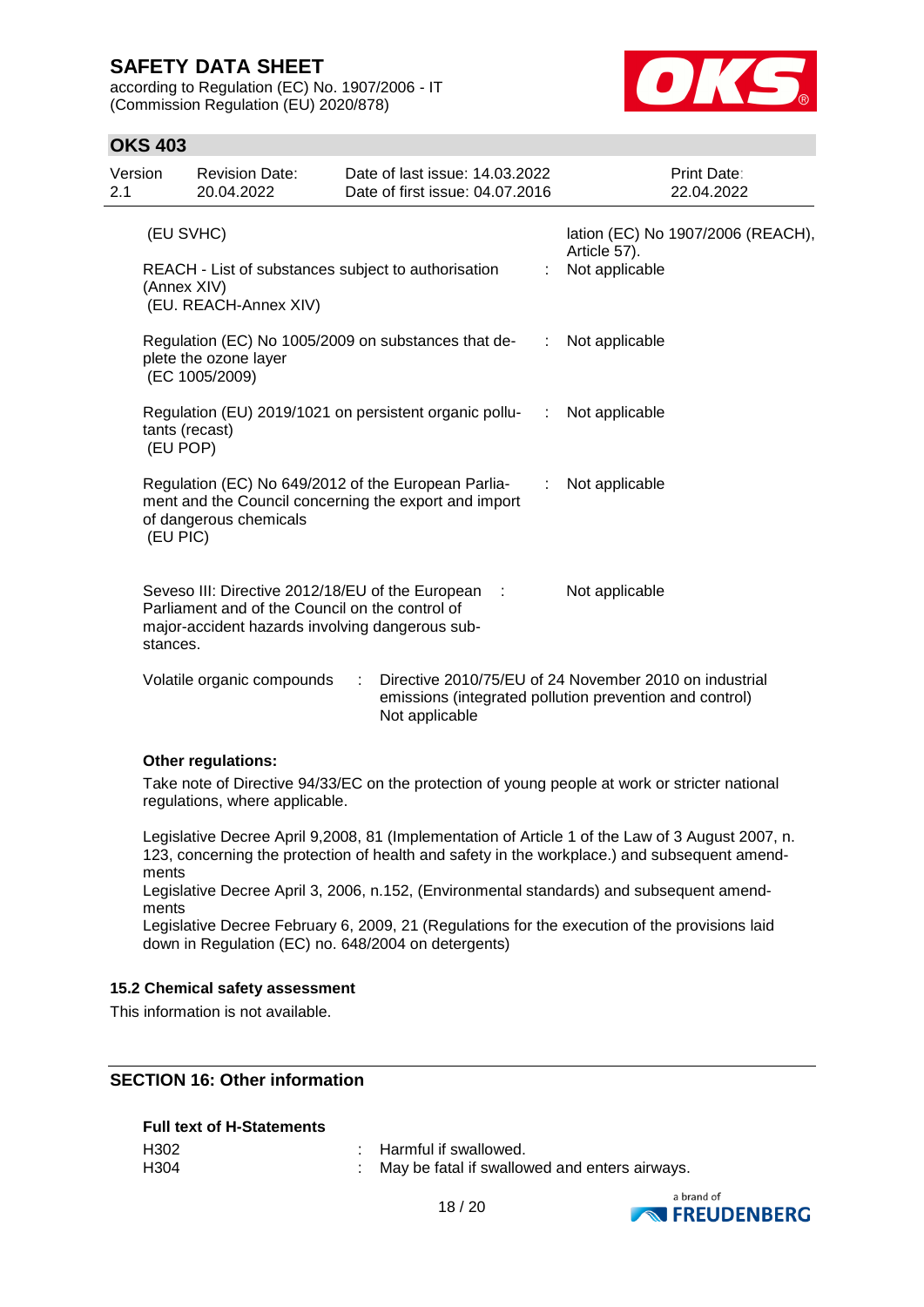according to Regulation (EC) No. 1907/2006 - IT (Commission Regulation (EU) 2020/878)



## **OKS 403**

| Version<br>2.1                       | <b>Revision Date:</b><br>20.04.2022     | Date of last issue: 14.03.2022<br>Date of first issue: 04.07.2016                                                                                                                                                | <b>Print Date:</b><br>22.04.2022 |
|--------------------------------------|-----------------------------------------|------------------------------------------------------------------------------------------------------------------------------------------------------------------------------------------------------------------|----------------------------------|
| H314<br>H317<br>H318<br>H400<br>H410 |                                         | : Causes severe skin burns and eye damage.<br>: May cause an allergic skin reaction.<br>: Causes serious eye damage.<br>: Very toxic to aquatic life.<br>: Very toxic to aquatic life with long lasting effects. |                                  |
|                                      | <b>Full text of other abbreviations</b> |                                                                                                                                                                                                                  |                                  |

Note L **integral in the harmonised classification as a carcinogen applies unless** it can be shown that the substance contains less than 3 % of dimethyl sulphoxide extract as measured by IP 346 ("Determination of polycyclic aromatics in unused lubricating base oils and asphaltene free petroleum fractions - Dimethyl sulphoxide extraction refractive index method"Institute of Petroleum, London), in which case a classification in accordance with Title II of this Regulation shall be performed also for that hazard class.

ADN - European Agreement concerning the International Carriage of Dangerous Goods by Inland Waterways; ADR - Agreement concerning the International Carriage of Dangerous Goods by Road; AIIC - Australian Inventory of Industrial Chemicals; ASTM - American Society for the Testing of Materials; bw - Body weight; CLP - Classification Labelling Packaging Regulation; Regulation (EC) No 1272/2008; CMR - Carcinogen, Mutagen or Reproductive Toxicant; DIN - Standard of the German Institute for Standardisation; DSL - Domestic Substances List (Canada); ECHA - European Chemicals Agency; EC-Number - European Community number; ECx - Concentration associated with x% response; ELx - Loading rate associated with x% response; EmS - Emergency Schedule; ENCS - Existing and New Chemical Substances (Japan); ErCx - Concentration associated with x% growth rate response; GHS - Globally Harmonized System; GLP - Good Laboratory Practice; IARC - International Agency for Research on Cancer; IATA - International Air Transport Association; IBC - International Code for the Construction and Equipment of Ships carrying Dangerous Chemicals in Bulk; IC50 - Half maximal inhibitory concentration; ICAO - International Civil Aviation Organization; IECSC - Inventory of Existing Chemical Substances in China; IMDG - International Maritime Dangerous Goods; IMO - International Maritime Organization; ISHL - Industrial Safety and Health Law (Japan); ISO - International Organisation for Standardization; KECI - Korea Existing Chemicals Inventory; LC50 - Lethal Concentration to 50 % of a test population; LD50 - Lethal Dose to 50% of a test population (Median Lethal Dose); MARPOL - International Convention for the Prevention of Pollution from Ships; n.o.s. - Not Otherwise Specified; NO(A)EC - No Observed (Adverse) Effect Concentration; NO(A)EL - No Observed (Adverse) Effect Level; NOELR - No Observable Effect Loading Rate; NZIoC - New Zealand Inventory of Chemicals; OECD - Organization for Economic Co-operation and Development; OPPTS - Office of Chemical Safety and Pollution Prevention; PBT - Persistent, Bioaccumulative and Toxic substance; PICCS - Philippines Inventory of Chemicals and Chemical Substances; (Q)SAR - (Quantitative) Structure Activity Relationship; REACH - Regulation (EC) No 1907/2006 of the European Parliament and of the Council concerning the Registration, Evaluation, Authorisation and Restriction of Chemicals; RID - Regulations concerning the International Carriage of Dangerous Goods by Rail; SADT - Self-Accelerating Decomposition Temperature; SDS - Safety Data Sheet; SVHC - Substance of Very High Concern; TCSI - Taiwan Chemical Substance Inventory; TECI - Thailand Existing Chemicals Inventory; TRGS - Technical Rule for Hazardous Substances; TSCA - Toxic Substances Control Act (United States); UN - United Nations; vPvB - Very Persistent and Very Bioaccumulative